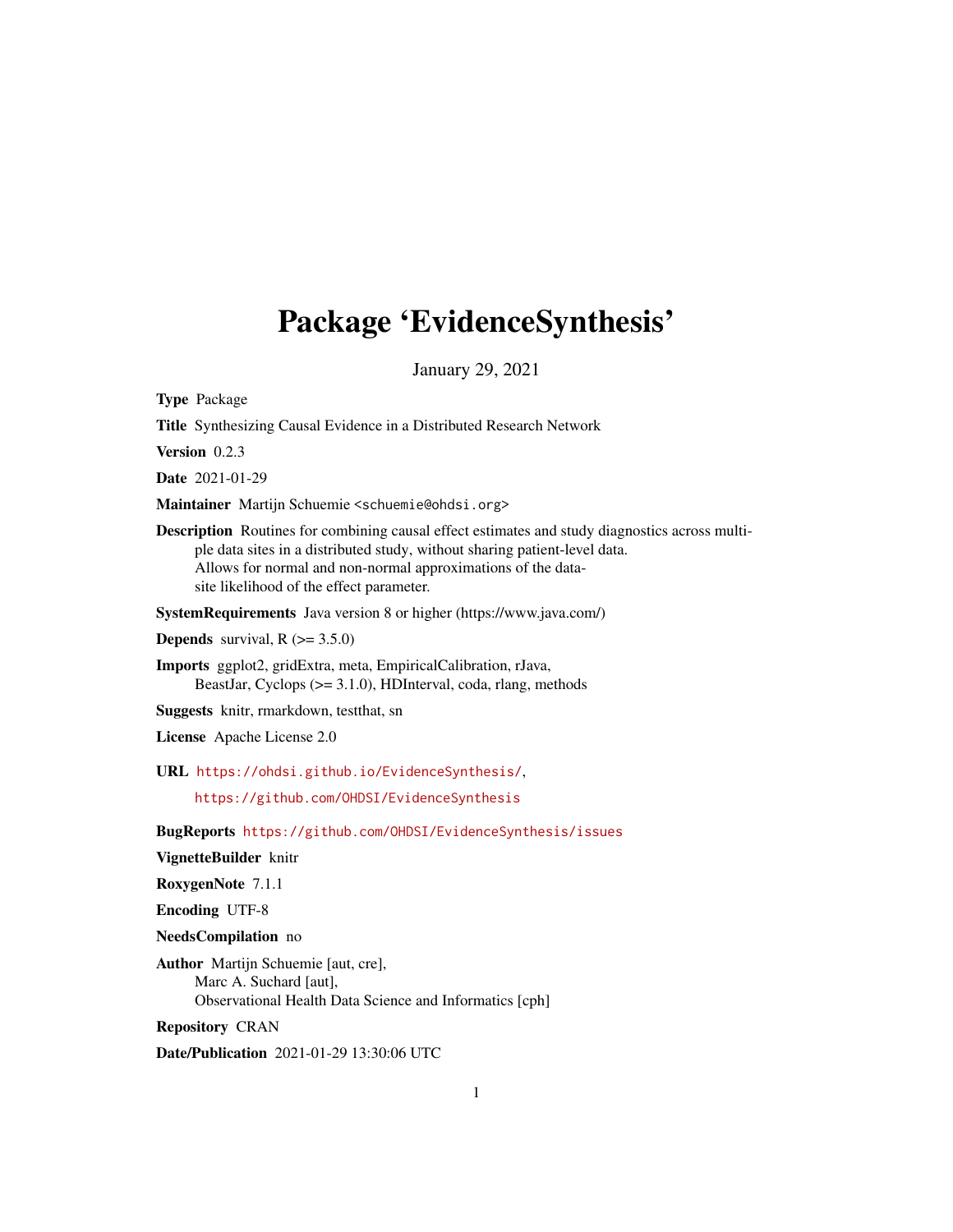## <span id="page-1-0"></span>R topics documented:

| $approximateLikelihood \dots \dots \dots \dots \dots \dots \dots \dots \dots \dots \dots \dots \dots \dots \dots \dots \dots$ |    |
|-------------------------------------------------------------------------------------------------------------------------------|----|
|                                                                                                                               |    |
|                                                                                                                               | -5 |
|                                                                                                                               |    |
|                                                                                                                               |    |
|                                                                                                                               |    |
|                                                                                                                               |    |
|                                                                                                                               |    |
|                                                                                                                               |    |
|                                                                                                                               |    |
|                                                                                                                               |    |
|                                                                                                                               |    |
|                                                                                                                               |    |
|                                                                                                                               |    |
|                                                                                                                               |    |
|                                                                                                                               |    |
|                                                                                                                               |    |
|                                                                                                                               |    |
|                                                                                                                               |    |
| Index                                                                                                                         | 24 |

<span id="page-1-1"></span>approximateLikelihood *Approximate a likelihood function*

#### Description

Approximate the likelihood function using a parametric (normal, skew-normal, or custom parametric), or grid approximation. The approximation does not reveal person-level information, and can therefore be shared among data sites. When counts are low, a normal approximation might not be appropriate.

#### Usage

```
approximateLikelihood(
 cyclopsFit,
 parameter = 1,
 approximation = "custom",
 bounds = c(log(0.1), log(10))\mathcal{E}
```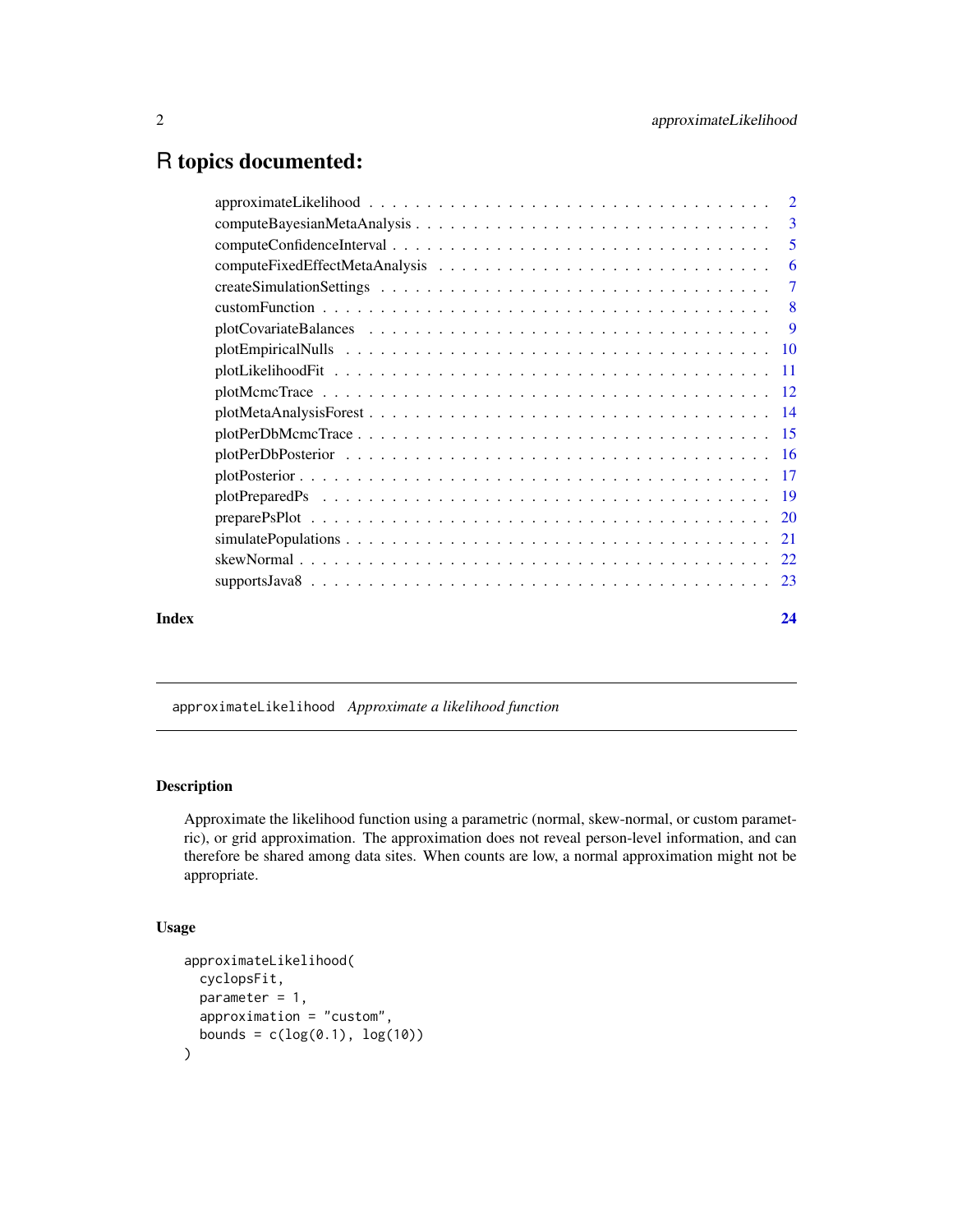#### <span id="page-2-0"></span>**Arguments**

| cyclopsFit    | A model fitted using the Cyclops::fitCyclopsModel() function.                                 |
|---------------|-----------------------------------------------------------------------------------------------|
| parameter     | The parameter in the cyclops Fit object to profile.                                           |
| approximation | The type of approximation. Valid options are 'normal', 'skew normal', 'custom',<br>or 'grid'. |
| bounds        | The bounds on the effect size used to fit the approximation.                                  |

#### Value

A vector of parameters of the likelihood approximation.

#### See Also

[computeConfidenceInterval,](#page-4-1) [computeFixedEffectMetaAnalysis,](#page-5-1) [computeBayesianMetaAnalysis](#page-2-1)

#### Examples

```
# Simulate some data for this example:
populations <- simulatePopulations()
cyclopsData <- Cyclops::createCyclopsData(Surv(time, y) ~ x + strata(stratumId),
                                          data = populations[[1]],
                                          modelType = "cox")cyclopsFit <- Cyclops::fitCyclopsModel(cyclopsData)
approximation <- approximateLikelihood(cyclopsFit, "x")
approximation
```
# (Estimates in this example will vary due to the random simulation)

<span id="page-2-1"></span>computeBayesianMetaAnalysis

*Compute a Bayesian random-effects meta-analysis*

#### Description

Compute a Bayesian meta-analysis using the Markov chain Monte Carlo (MCMC) engine BEAST. A normal and half-normal prior are used for the mu and tau parameters, respectively, with standard deviations as defined by the priorSd argument.

#### Usage

```
computeBayesianMetaAnalysis(
  data,
  chainLength = 1100000,burnIn = 1e+05,
  subSampleFrequency = 100,
```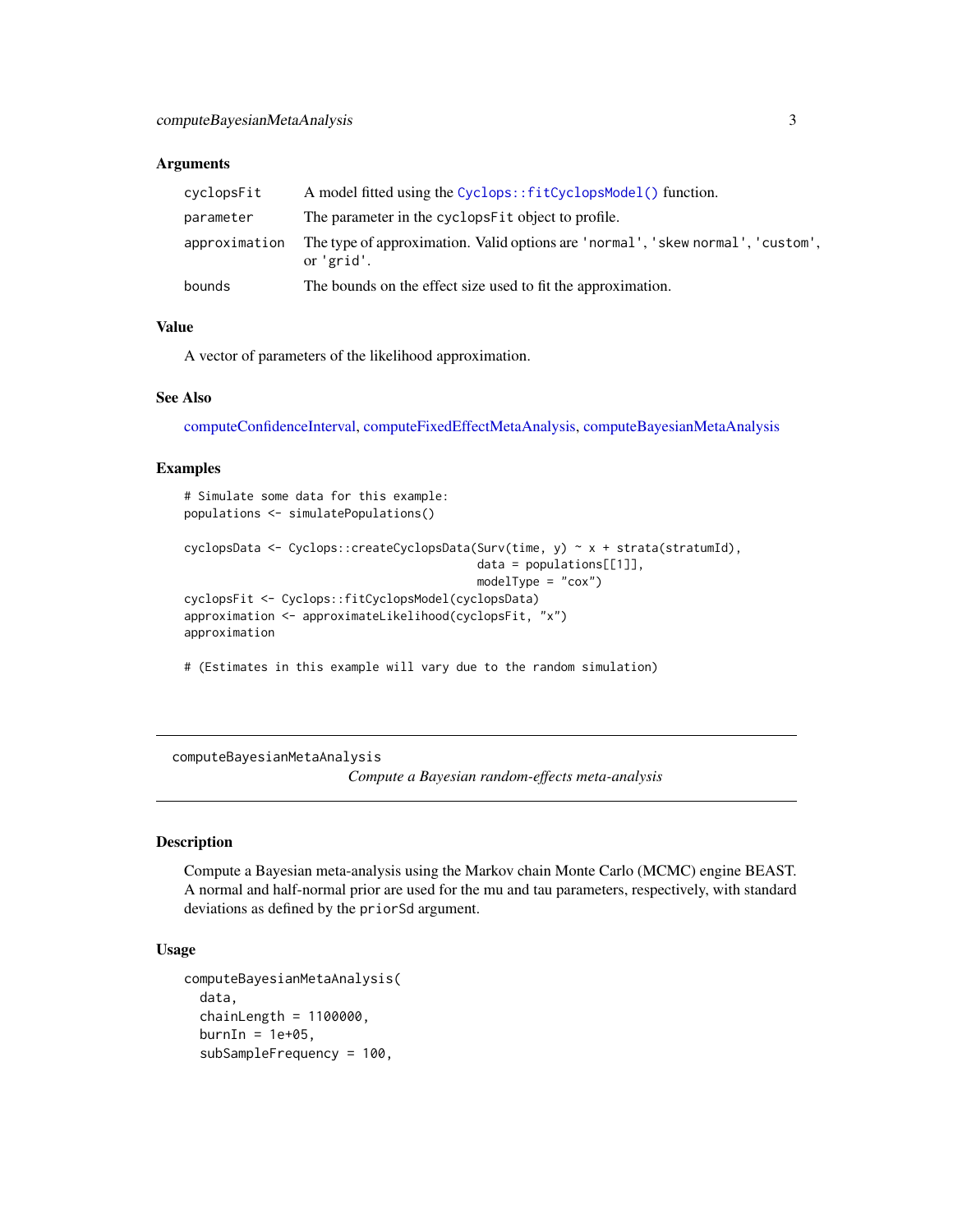```
priorSd = c(2, 0.5),
  alpha = 0.05,
  seed = 1\lambda
```
#### Arguments

| data                         | A data frame containing either normal, skew-normal, custom parametric, or grid<br>likelihood data, with one row per database. |
|------------------------------|-------------------------------------------------------------------------------------------------------------------------------|
| chainLength                  | Number of MCMC iterations.                                                                                                    |
| burnIn<br>subSampleFrequency | Number of MCMC iterations to consider as burn in.                                                                             |
|                              | Subsample frequency for the MCMC.                                                                                             |
| priorSd                      | A two-dimensional vector with the standard deviation of the prior for mu and<br>tau, respectively.                            |
| alpha                        | The alpha (expected type I error) used for the credible intervals.                                                            |
| seed                         | The seed for the random number generator.                                                                                     |

#### Value

A data frame with the point estimates and 95% credible intervals for the mu and tau parameters (the mean and standard deviation of the distribution from which the per-site effect sizes are drawn). Attributes of the data frame contain the MCMC trace and the detected approximation type.

#### See Also

[approximateLikelihood,](#page-1-1) [computeFixedEffectMetaAnalysis](#page-5-1)

```
# Simulate some data for this example:
populations <- simulatePopulations()
# Fit a Cox regression at each data site, and approximate likelihood function:
fitModelInDatabase <- function(population) {
 cyclopsData <- Cyclops::createCyclopsData(Surv(time, y) ~ x + strata(stratumId),
                                            data = population,
                                            modelType = "cox")cyclopsFit <- Cyclops::fitCyclopsModel(cyclopsData)
 approximation <- approximateLikelihood(cyclopsFit, parameter = "x", approximation = "custom")
 return(approximation)
}
approximations <- lapply(populations, fitModelInDatabase)
approximations <- do.call("rbind", approximations)
# At study coordinating center, perform meta-analysis using per-site approximations:
estimate <- computeBayesianMetaAnalysis(approximations)
estimate
```
<span id="page-3-0"></span>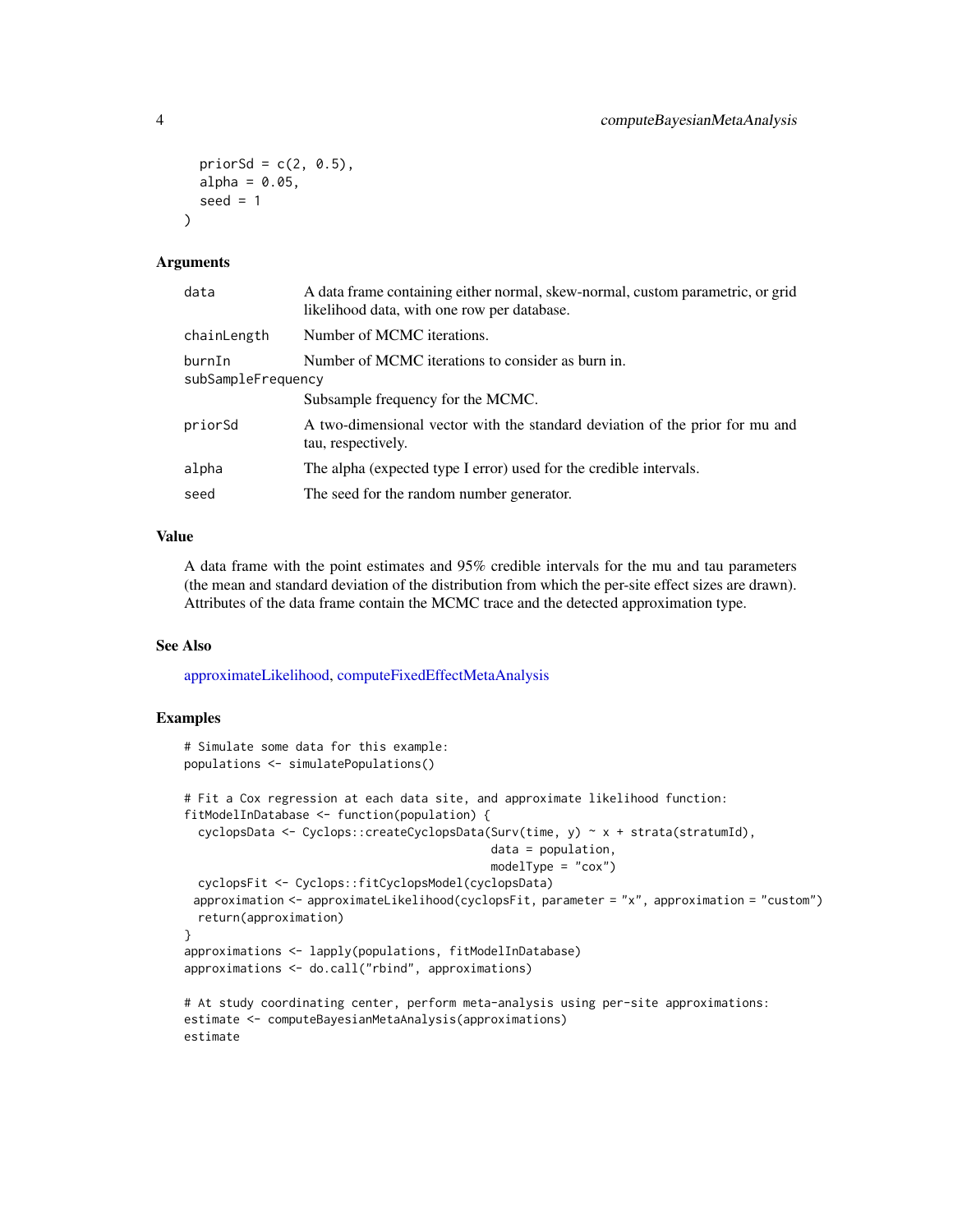<span id="page-4-0"></span># (Estimates in this example will vary due to the random simulation)

<span id="page-4-1"></span>computeConfidenceInterval

*Compute the point estimate and confidence interval given a likelihood function approximation*

#### Description

Compute the point estimate and confidence interval given a likelihood function approximation

#### Usage

```
computeConfidenceInterval(approximation, alpha = 0.05)
```
## Arguments

|       | $approximation$ An approximation of the likelihood function as fitted using the approximatelikelihood()<br>function. |
|-------|----------------------------------------------------------------------------------------------------------------------|
| alpha | The alpha (expected type I error).                                                                                   |

#### Details

Compute the point estimate and confidence interval given a likelihood function approximation.

#### Value

A data frame containing the point estimate, and upper and lower bound of the confidence interval.

```
# Simulate some data for this example:
populations <- simulatePopulations()
cyclopsData <- Cyclops::createCyclopsData(Surv(time, y) ~ x + strata(stratumId),
                                          data = population[1]],
                                          modelType = "cox")
cyclopsFit <- Cyclops::fitCyclopsModel(cyclopsData)
approximation <- approximateLikelihood(cyclopsFit, "x")
computeConfidenceInterval(approximation)
```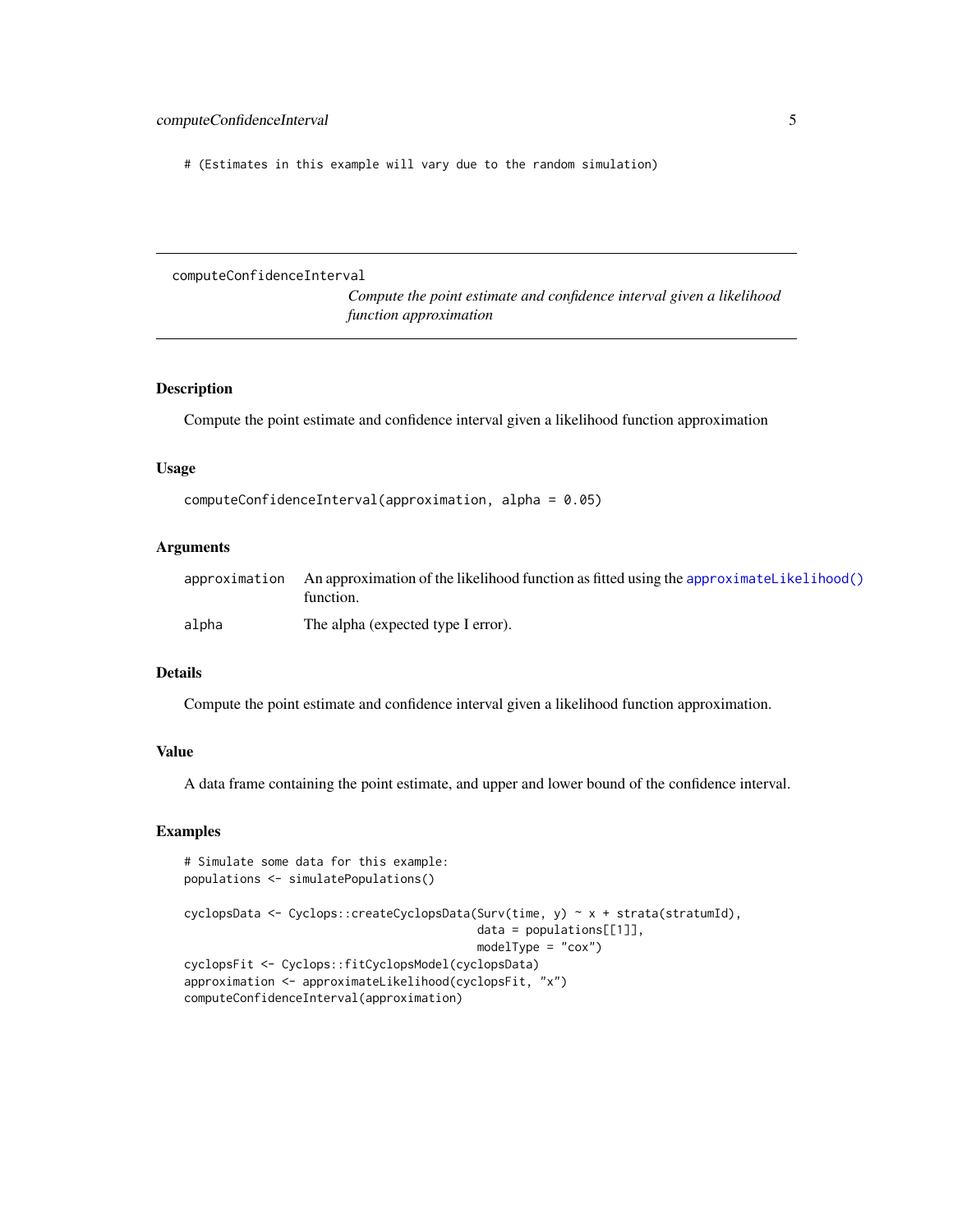```
computeFixedEffectMetaAnalysis
```
*Compute a fixed-effect meta-analysis*

#### **Description**

Compute a fixed-effect meta-analysis using a choice of various likelihood approximations.

#### Usage

```
computeFixedEffectMetaAnalysis(data, alpha = 0.05)
```
#### Arguments

| data  | A data frame containing either normal, skew-normal, custom parametric, or grid |
|-------|--------------------------------------------------------------------------------|
|       | likelihood data. One row per database.                                         |
| alpha | The alpha (expected type I error) used for the confidence intervals.           |

#### Value

The meta-analytic estimate, expressed as the point estimate hazard ratio (rr), its 95 percent confidence interval (lb, ub), as well as the log of the point estimate (logRr), and the standard error (seLogRr).

#### See Also

[approximateLikelihood,](#page-1-1) [computeBayesianMetaAnalysis](#page-2-1)

#### Examples

```
# Simulate some data for this example:
populations <- simulatePopulations()
# Fit a Cox regression at each data site, and approximate likelihood function:
fitModelInDatabase <- function(population) {
 cyclopsData <- Cyclops::createCyclopsData(Surv(time, y) ~ x + strata(stratumId),
                                            data = population,
                                            modelType = "cox")cyclopsFit <- Cyclops::fitCyclopsModel(cyclopsData)
 approximation <- approximateLikelihood(cyclopsFit, parameter = "x", approximation = "custom")
 return(approximation)
}
approximations <- lapply(populations, fitModelInDatabase)
approximations <- do.call("rbind", approximations)
# At study coordinating center, perform meta-analysis using per-site approximations:
computeFixedEffectMetaAnalysis(approximations)
```
# (Estimates in this example will vary due to the random simulation)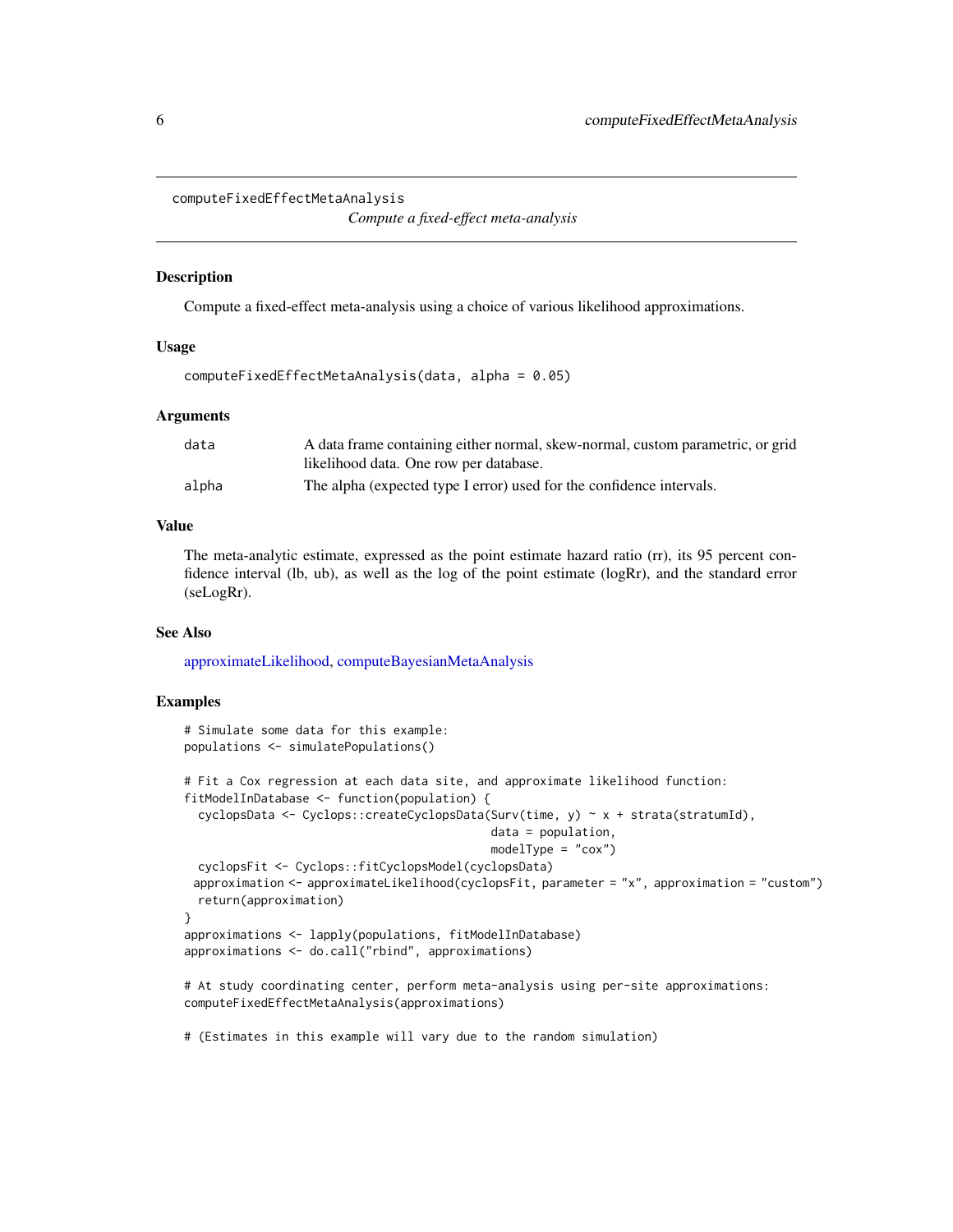<span id="page-6-1"></span><span id="page-6-0"></span>createSimulationSettings

*Create simulation settings*

#### Description

Create an object specifying a simulation. Currently only Cox proportional hazard models are supported.

#### Usage

```
createSimulationSettings(
  nsites = 5,
  n = 10000,treatedFraction = 0.2,
  nStrata = 10,
  minBackgroundHazard = 2e-07,
  maxBackgroundHazard = 2e-05,
  hazardRatio = 2,
  randomEffectSd = \theta)
```
#### Arguments

| nSites              | Number of database sites to simulate.                                                          |  |
|---------------------|------------------------------------------------------------------------------------------------|--|
| n                   | Number of subjects per site. Either a single number, or a vector of length nSites.             |  |
| treatedFraction     |                                                                                                |  |
|                     | Fraction of subjects that is treated. Either a single number, or a vector of length<br>nSites. |  |
| nStrata             | Number of strata per site. Either a single number, or a vector of length nSites.               |  |
| minBackgroundHazard |                                                                                                |  |
|                     | Minimum background hazard. Either a single number, or a vector of length<br>nSites.            |  |
| maxBackgroundHazard |                                                                                                |  |
|                     | Maximum background hazard. Either a single number, or a vector of length<br>nSites.            |  |
| hazardRatio         | Hazard ratio.                                                                                  |  |
|                     | randomEffectSd Standard deviation of the log(hazardRatio). Fixed effect if equal to 0.         |  |

#### Value

An object of type simulationSettings, to be used in the [simulatePopulations\(\)](#page-20-1) function.

#### See Also

[simulatePopulations](#page-20-1)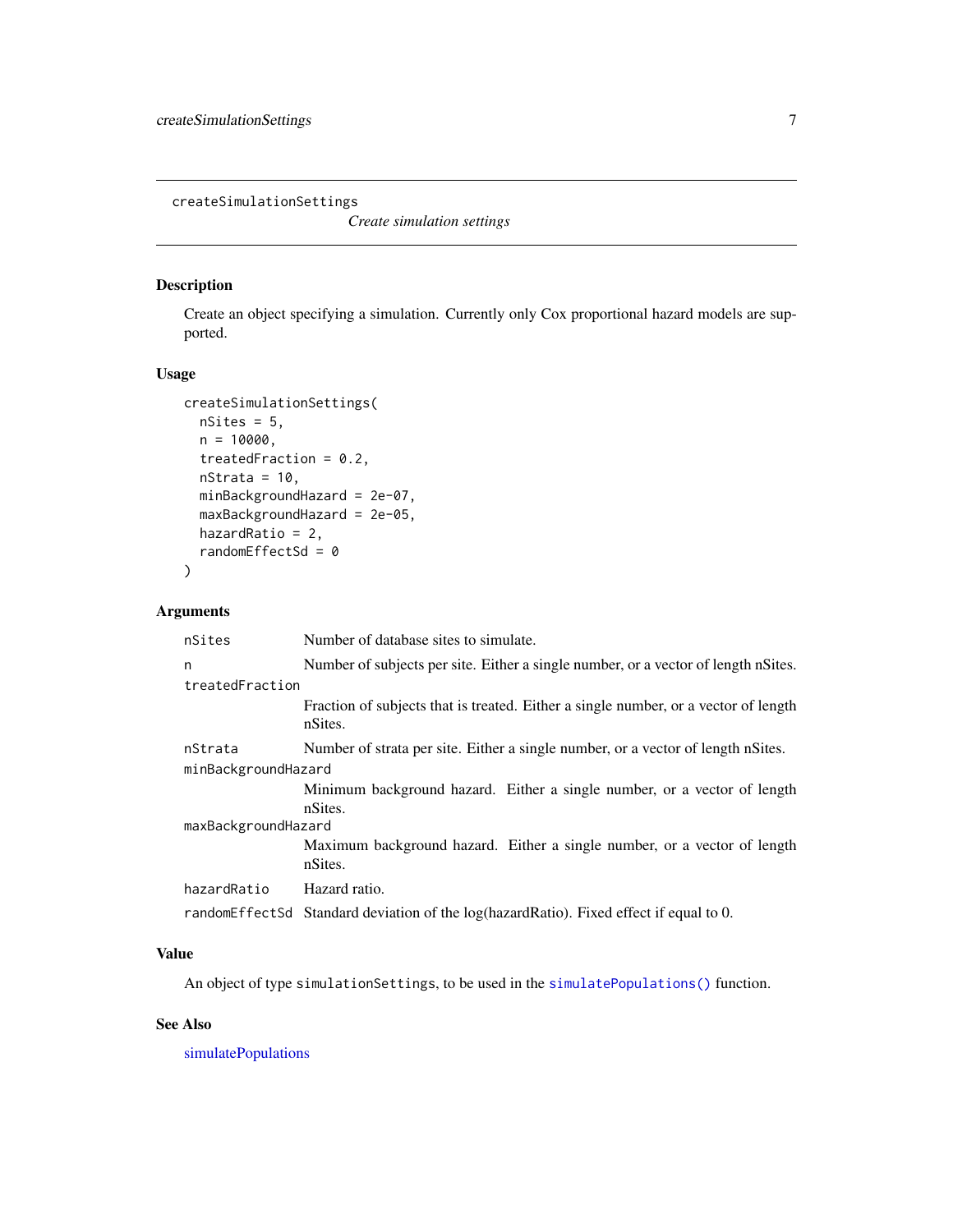#### Examples

```
settings <- createSimulationSettings(nSites = 1, hazardRatio = 2)
populations <- simulatePopulations(settings)
# Fit a Cox regression for the simulated data site:
cyclopsData <- Cyclops::createCyclopsData(Surv(time, y) ~ x + strata(stratumId),
                                          data = population[1]],
                                          modelType = "cox")
cyclopsFit <- Cyclops::fitCyclopsModel(cyclopsData)
coef(cyclopsFit)
# (Estimates in this example will vary due to the random simulation)
```
customFunction *A custom function to approximate a log likelihood function*

#### Description

A custom function to approximate a log likelihood function

#### Usage

customFunction(x, mu, sigma, gamma)

#### Arguments

|       | The log(hazard ratio) for which to approximate the log likelihood. |
|-------|--------------------------------------------------------------------|
| mu    | The position parameter.                                            |
| sigma | The scale parameter.                                               |
| gamma | The skew parameter.                                                |

#### Details

A custom parametric function designed to approximate the shape of the Cox log likelihood function. When gamma  $= 0$  this function is the normal distribution.

#### Value

The approximate log likelihood for the given x.

#### Examples

customFunction( $x = 0:3$ , mu = 0, sigma = 1, gamma = 0)

<span id="page-7-0"></span>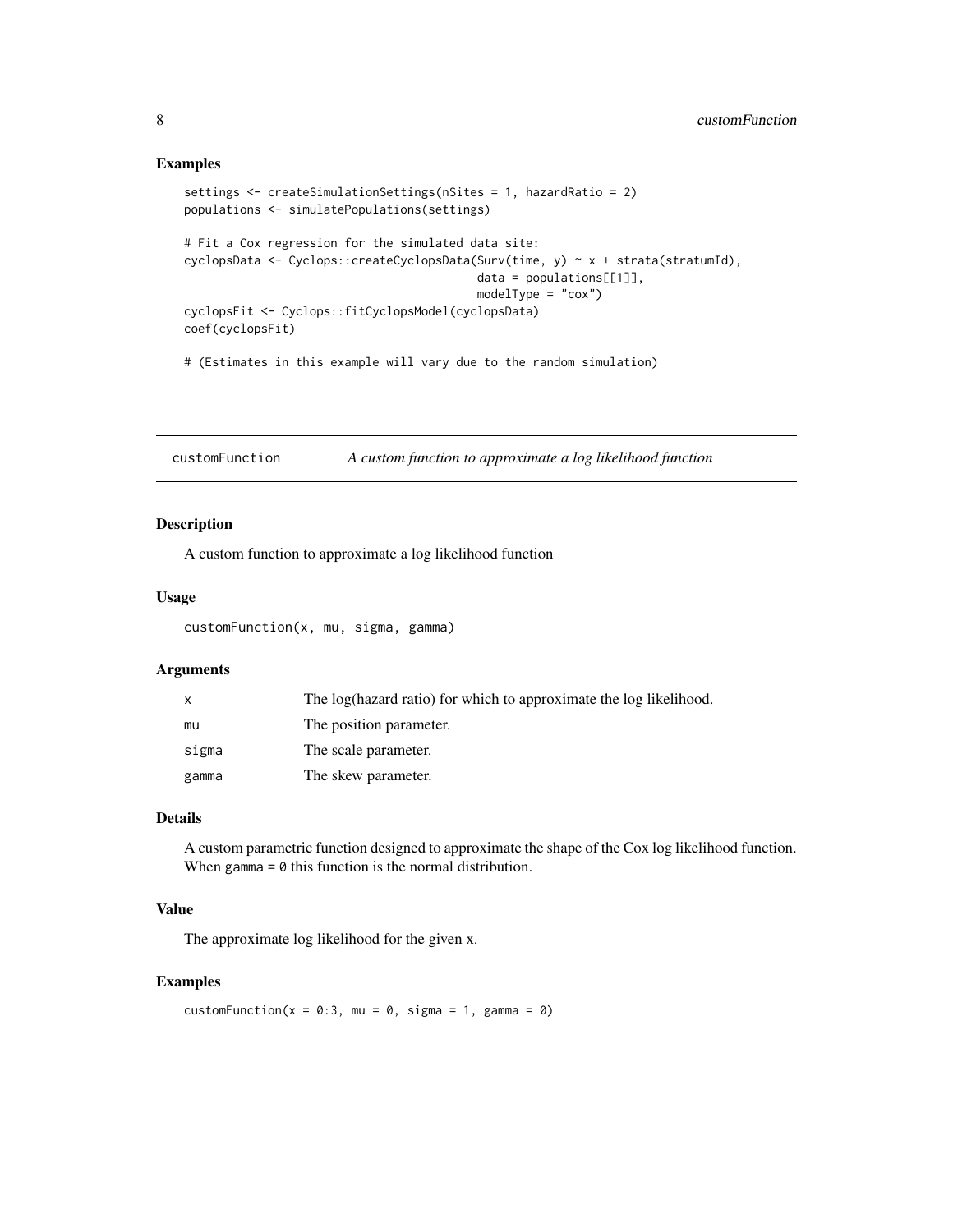<span id="page-8-0"></span>plotCovariateBalances *Plot covariate balances*

#### Description

Plots the covariate balance before and after matching for multiple data sources.

#### Usage

```
plotCovariateBalances(
  balances,
  labels,
  threshold = 0,
  beforeLabel = "Before matching",
  afterLabel = "After matching",
  fileName = NULL
)
```
#### Arguments

| balances    | A list of covariate balance objects as created using the compute Covariate Balance ()<br>function in the CohortMethod package. Each balance object is expected to be<br>a data frame with at least these two columns: before Matching StdDiff and<br>afterMatchingStdDiff. |
|-------------|----------------------------------------------------------------------------------------------------------------------------------------------------------------------------------------------------------------------------------------------------------------------------|
| labels      | A vector containing the labels for the various sources.                                                                                                                                                                                                                    |
| threshold   | Show a threshold value for the standardized difference.                                                                                                                                                                                                                    |
| beforeLabel | Label for before matching / stratification / trimming.                                                                                                                                                                                                                     |
| afterLabel  | Label for after matching / stratification / trimming.                                                                                                                                                                                                                      |
| fileName    | Name of the file where the plot should be saved, for example 'plot.png'. See the<br>function ggplot2::ggsave for supported file formats.                                                                                                                                   |

#### Details

Creates a plot showing the covariate balance before and after matching. Balance distributions are displayed as box plots combined with scatterplots.

#### Value

A Ggplot object. Use the [ggplot2::ggsave.](#page-0-0)

```
# Some example data:
balance1 <- data.frame(beforeMatchingStdDiff = rnorm(1000, 0.1, 0.1),
                       afterMatchingStdDiff = rnorm(1000, 0, 0.01))
balance2 <- data.frame(beforeMatchingStdDiff = rnorm(1000, 0.2, 0.1),
```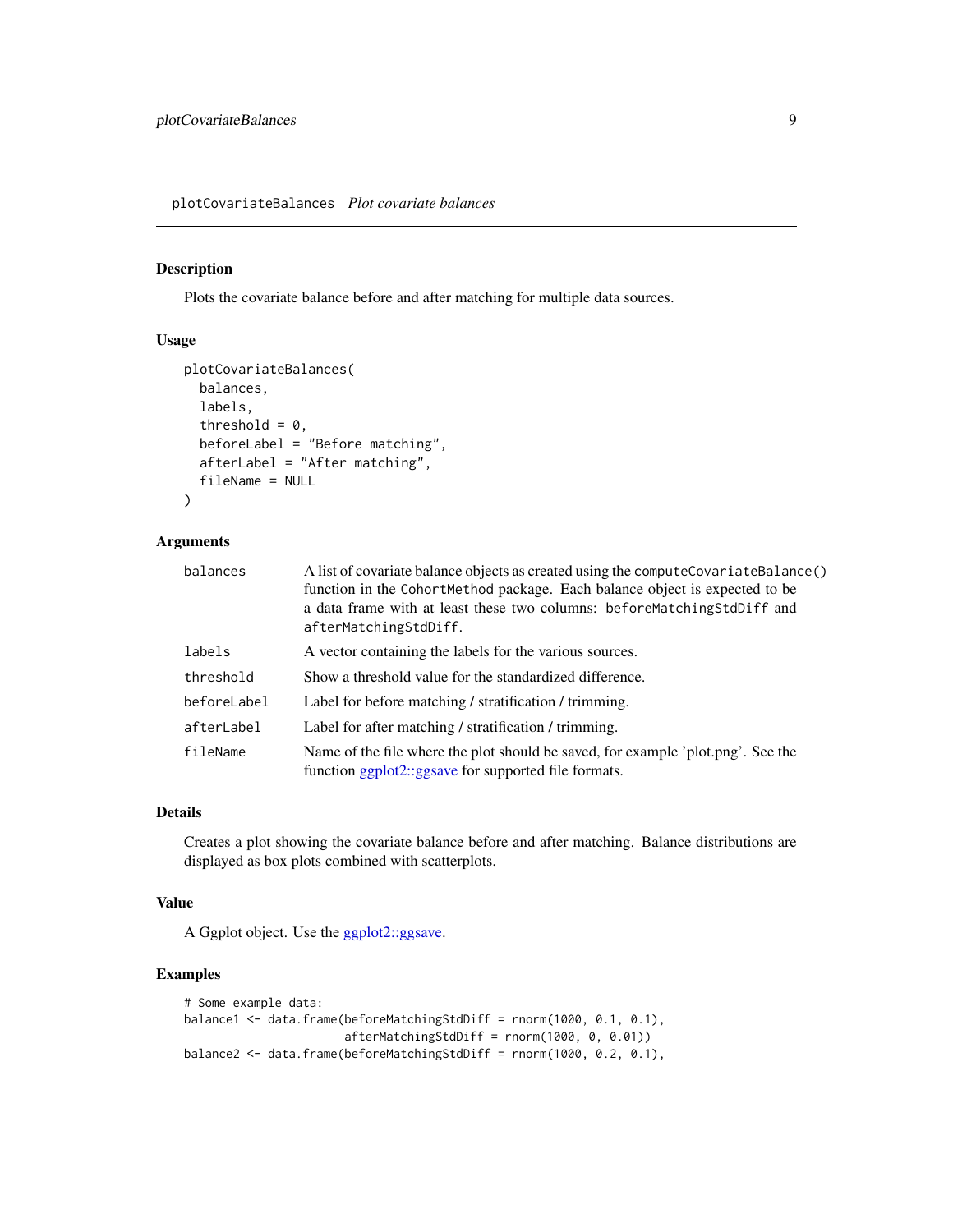```
afterMatchingStdDiff = rnorm(1000, 0, 0.05))
balance3 <- data.frame(beforeMatchingStdDiff = rnorm(1000, 0, 0.1),
                       afterMatchingStdDiff = rnorm(1000, 0, 0.03))
plotCovariateBalances(balances = list(balance1, balance2, balance3),
                      labels = c("Site A", "Site B", "Site C"))
```
plotEmpiricalNulls *Plot empirical null distributions*

#### Description

Plot the empirical null distribution for multiple data sources.

#### Usage

```
plotEmpiricalNulls(
  logRr,
  seLogRr,
  labels,
  xLabel = "Relative risk",
  limits = c(0.1, 10),showCis = TRUE,
  fileName = NULL
\lambda
```
#### Arguments

| logRr    | A numeric vector of effect estimates for the negative controls on the log scale.                                                                                                                 |
|----------|--------------------------------------------------------------------------------------------------------------------------------------------------------------------------------------------------|
| seLogRr  | The standard error of the log of the effect estimates. Hint: often the stan-<br>dard error = $(log(lower bound 95 percent confidence interval) - 1 og (effect esti-$<br>mate))/ $qnorm(0.025)$ . |
| labels   | A vector containing the labels for the various sources. Should be of equal length<br>as logRr and seLogRr.                                                                                       |
| xLabel   | The label on the x-axis: the name of the effect estimate.                                                                                                                                        |
| limits   | The limits of the effect size axis.                                                                                                                                                              |
| showCis  | Show the 95 percent confidence intervals on the null distribution and distribution<br>parameter estimates?                                                                                       |
| fileName | Name of the file where the plot should be saved, for example 'plot.png'. See the<br>function ggplot2::ggsave() for supported file formats.                                                       |

#### Details

Creates a plot showing the empirical null distributions. Distributions are shown as mean plus minus one standard deviation, as well as a distribution plot.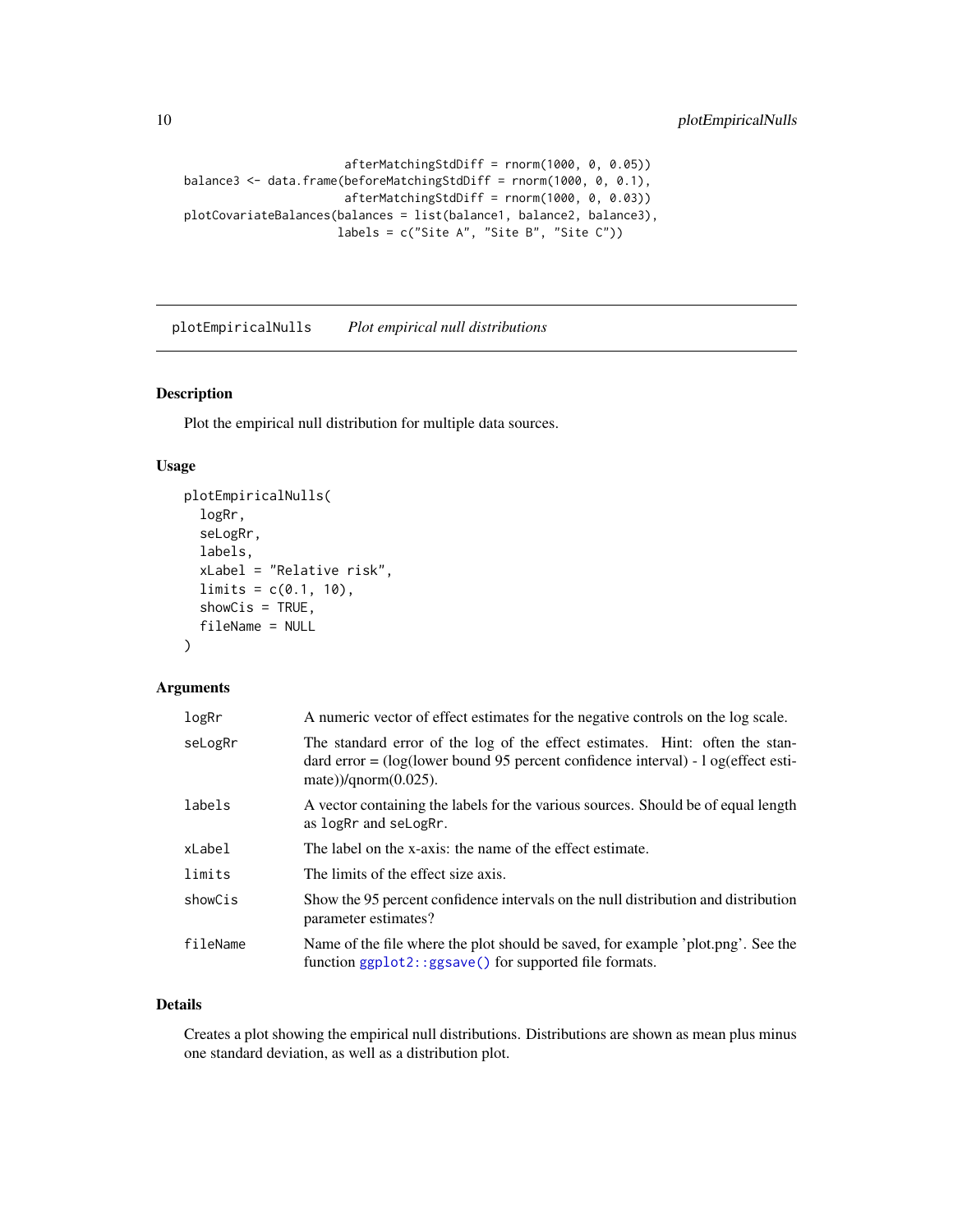#### <span id="page-10-0"></span>plotLikelihoodFit 11

## Value

A Ggplot object. Use the [ggplot2::ggsave\(\)](#page-0-0) function to save to file.

#### See Also

[EmpiricalCalibration::fitNull,](#page-0-0) [EmpiricalCalibration::fitMcmcNull](#page-0-0)

#### Examples

```
# Some example data:
site1 <- EmpiricalCalibration::simulateControls(n = 50, mean = 0, sd = 0.1, trueLogRr = 0)
site1$label <- "Site 1"
site2 <- EmpiricalCalibration::simulateControls(n = 50, mean = 0.1, sd = 0.2, trueLogRr = 0)
site2$label <- "Site 2"
site3 <- EmpiricalCalibration::simulateControls(n = 50, mean = 0.15, sd = 0.25, trueLogRr = 0)
site3$label <- "Site 3"
sites <- rbind(site1, site2, site3)
```
plotEmpiricalNulls(logRr = sites\$logRr, seLogRr = sites\$seLogRr, labels = sites\$label)

plotLikelihoodFit *Plot the likelihood approximation*

#### Description

Plot the likelihood approximation

#### Usage

```
plotLikelihoodFit(
  approximation,
  cyclopsFit,
  parameter = "x",logScale = TRUE,
  xLabel = "Hazard Ratio",
 limits = c(0.1, 10),fileName = NULL
)
```
#### **Arguments**

| approximation | An approximation of the likelihood function as fitted using the approximatelikelihood()<br>function. |
|---------------|------------------------------------------------------------------------------------------------------|
| cyclopsFit    | A model fitted using the Cyclops::fitCyclopsModel() function.                                        |
| parameter     | The parameter in the cyclopsFit object to profile.                                                   |
| logScale      | Show the y-axis on the log scale?                                                                    |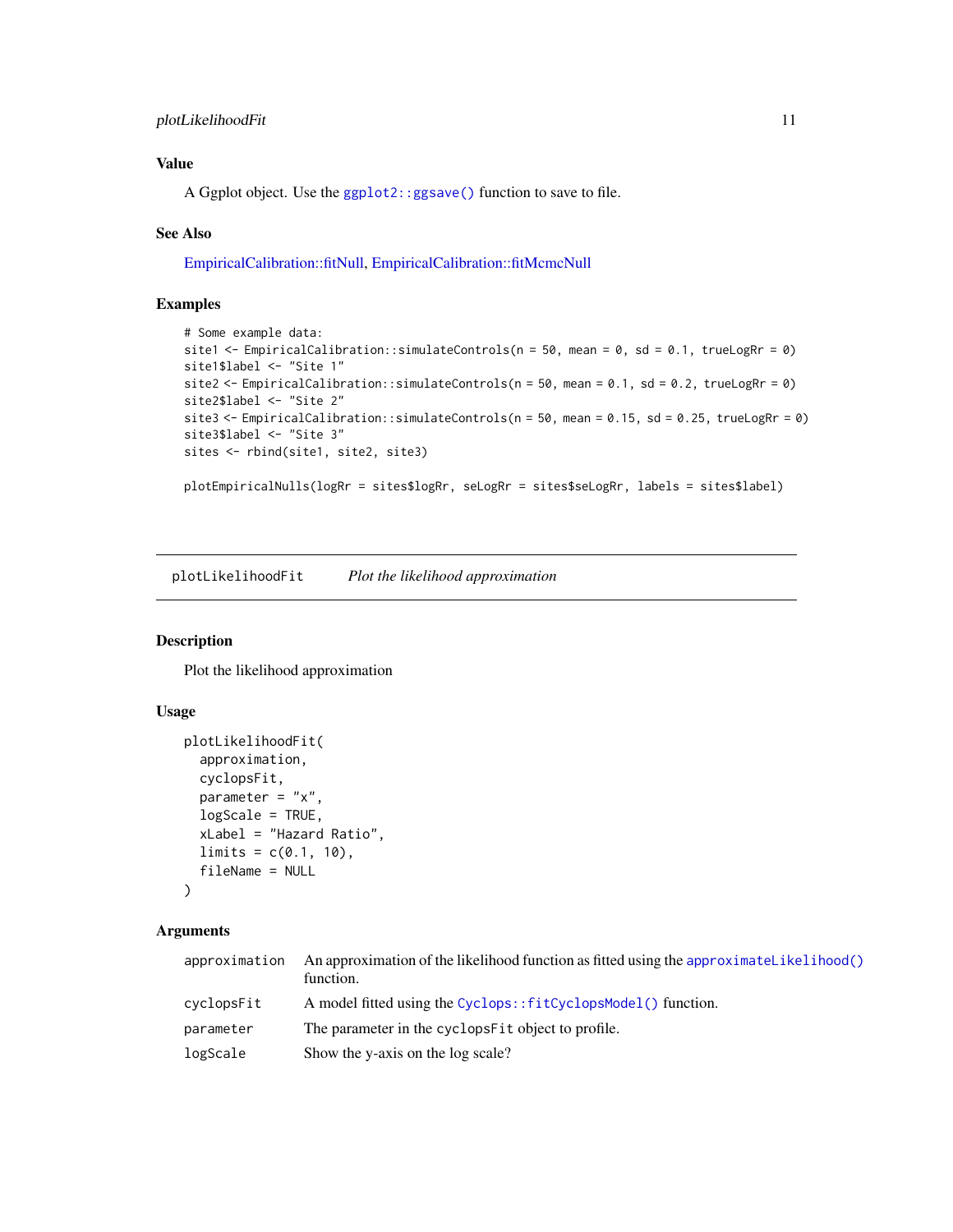<span id="page-11-0"></span>

| xLabel   | The title of the x-axis.                                                                                                                                        |
|----------|-----------------------------------------------------------------------------------------------------------------------------------------------------------------|
| limits   | The limits on the x-axis.                                                                                                                                       |
| fileName | Name of the file where the plot should be saved, for example 'plot.png'. See the<br>function ggplot2::ggsave in the ggplot2 package for supported file formats. |

#### Details

Plots the (log) likelihood and the approximation of the likelihood. Allows for reviewing the approximation.

#### Value

A Ggplot object. Use the [ggplot2::ggsave](#page-0-0) function to save to file.

#### Examples

```
# Simulate a single database population:
population <- simulatePopulations(createSimulationSettings(nSites = 1))[[1]]
# Approximate the likelihood:
cyclopsData <- Cyclops::createCyclopsData(Surv(time, y) ~ x + strata(stratumId),
                                          data = population,
                                          modelType = "cox")cyclopsFit <- Cyclops::fitCyclopsModel(cyclopsData)
approximation <- approximateLikelihood(cyclopsFit, parameter = "x", approximation = "custom")
plotLikelihoodFit(approximation, cyclopsFit, parameter = "x")
```
plotMcmcTrace *Plot MCMC trace*

#### Description

Plot MCMC trace

#### Usage

```
plotMcmcTrace(
 estimate,
  showEstimate = TRUE,
 dataCutoff = 0.01,
  fileName = NULL
)
```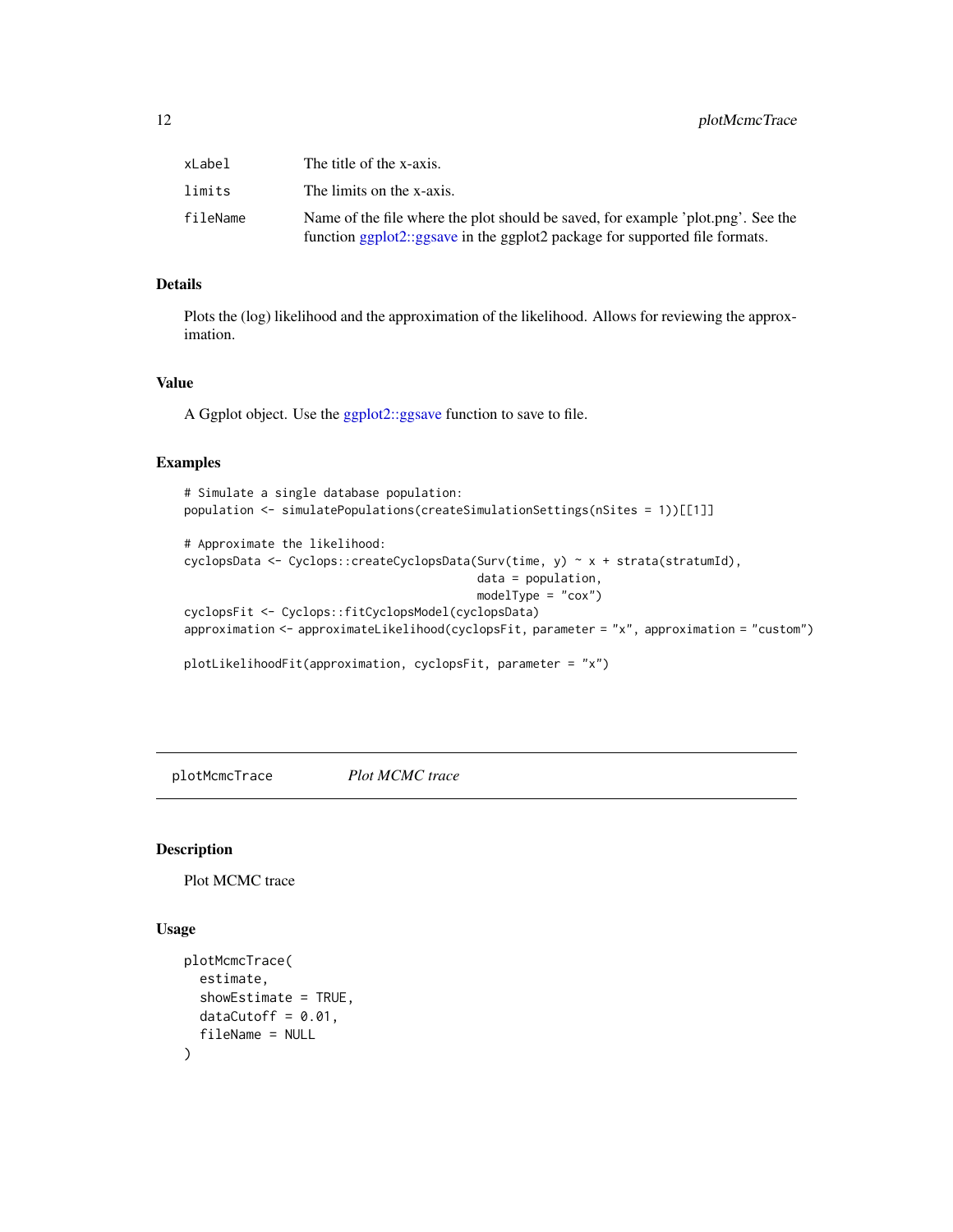#### <span id="page-12-0"></span>plotMcmcTrace 13

#### **Arguments**

| estimate     | An object as generated using the compute BayesianMetaAnalysis() function.                                                                                       |
|--------------|-----------------------------------------------------------------------------------------------------------------------------------------------------------------|
| showEstimate | Show the parameter estimates (mode) and 95 percent confidence intervals?                                                                                        |
| dataCutoff   | This fraction of the data at both tails will be removed.                                                                                                        |
| fileName     | Name of the file where the plot should be saved, for example 'plot.png'. See the<br>function ggplot2::ggsave in the ggplot2 package for supported file formats. |

#### Details

Plot the samples of the posterior distribution of the mu and tau parameters. Samples are taken using Markov-chain Monte Carlo (MCMC).

#### Value

A Ggplot object. Use the [ggplot2::ggsave](#page-0-0) function to save to file.

#### See Also

[computeBayesianMetaAnalysis](#page-2-1)

```
# Simulate some data for this example:
populations <- simulatePopulations()
# Fit a Cox regression at each data site, and approximate likelihood function:
fitModelInDatabase <- function(population) {
 cyclopsData <- Cyclops::createCyclopsData(Surv(time, y) ~ x + strata(stratumId),
                                            data = population,
                                            modelType = "cox")
 cyclopsFit <- Cyclops::fitCyclopsModel(cyclopsData)
 approximation <- approximateLikelihood(cyclopsFit, parameter = "x", approximation = "custom")
 return(approximation)
}
approximations <- lapply(populations, fitModelInDatabase)
approximations <- do.call("rbind", approximations)
# At study coordinating center, perform meta-analysis using per-site approximations:
estimate <- computeBayesianMetaAnalysis(approximations)
```

```
plotMcmcTrace(estimate)
```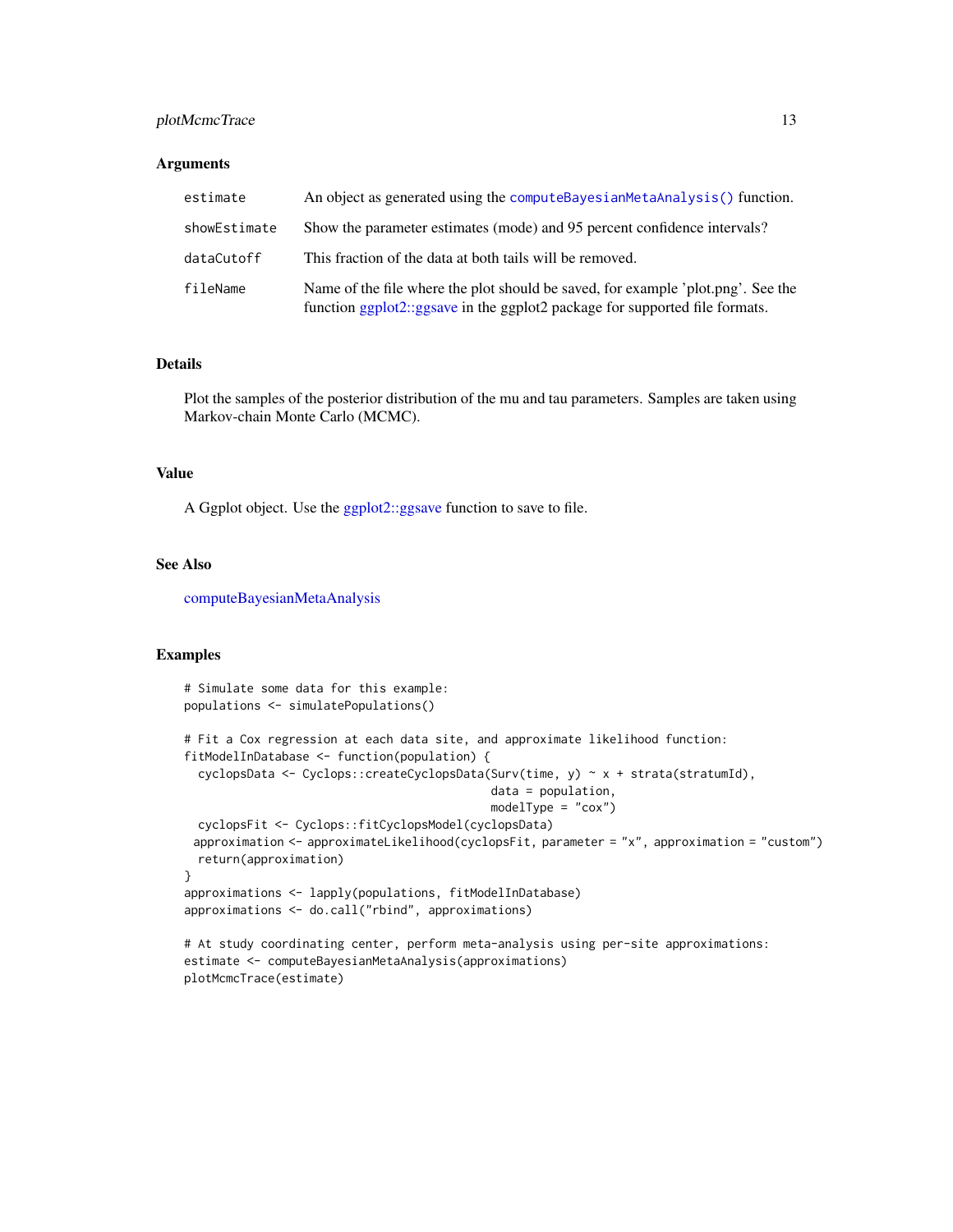<span id="page-13-0"></span>plotMetaAnalysisForest

*Create a forest plot*

#### Description

Creates a forest plot of effect size estimates, including the summary estimate.

## Usage

```
plotMetaAnalysisForest(
  data,
  labels,
  estimate,
  xLabel = "Relative risk",
  summaryLabel = "Summary",
  limits = c(0.1, 10),alpha = 0.05,
  fileName = NULL
)
```
## Arguments

| data         | A data frame containing either normal, skew-normal, custom parametric, or grid<br>likelihood data. One row per database.                   |
|--------------|--------------------------------------------------------------------------------------------------------------------------------------------|
| labels       | A vector of labels for the data sources.                                                                                                   |
| estimate     | The meta-analytic estimate as created using either Compute Fixed Effect Meta-<br>Analysis()] or [computeBayesianMetaAnalysis()'] function. |
| xLabel       | The label on the x-axis: the name of the effect estimate.                                                                                  |
| summaryLabel | The label for the meta-analytic estimate.                                                                                                  |
| limits       | The limits of the effect size axis.                                                                                                        |
| alpha        | The alpha (expected type I error).                                                                                                         |
| fileName     | Name of the file where the plot should be saved, for example 'plot.png'. See the<br>function ggplot2::ggsave ifor supported file formats.  |

#### Details

Creates a forest plot of effect size estimates, including a meta-analysis estimate.

#### Value

A Ggplot object. Use the [ggplot2::ggsave](#page-0-0) function to save to file.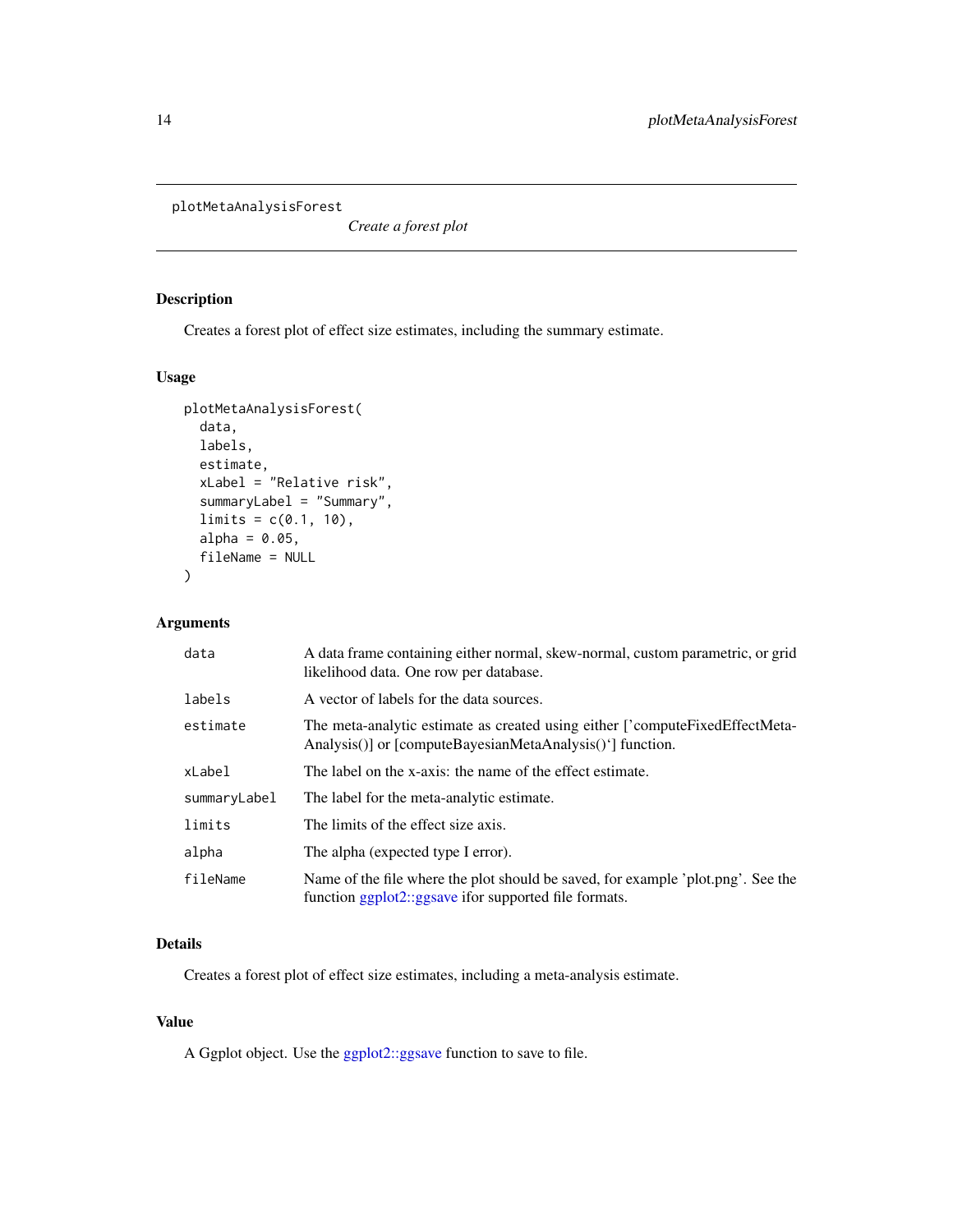#### <span id="page-14-0"></span>plotPerDbMcmcTrace 15

#### Examples

```
# Simulate some data for this example:
populations <- simulatePopulations()
labels <- paste("Data site", LETTERS[1:length(populations)])
# Fit a Cox regression at each data site, and approximate likelihood function:
fitModelInDatabase <- function(population) {
  cyclopsData <- Cyclops::createCyclopsData(Surv(time, y) ~ x + strata(stratumId),
                                            data = population,
                                            modelType = "cox")cyclopsFit <- Cyclops::fitCyclopsModel(cyclopsData)
 approximation <- approximateLikelihood(cyclopsFit, parameter = "x", approximation = "custom")
  return(approximation)
}
approximations <- lapply(populations, fitModelInDatabase)
approximations <- do.call("rbind", approximations)
# At study coordinating center, perform meta-analysis using per-site approximations:
estimate <- computeBayesianMetaAnalysis(approximations)
plotMetaAnalysisForest(approximations, labels, estimate)
# (Estimates in this example will vary due to the random simulation)
```
plotPerDbMcmcTrace *Plot MCMC trace for individual databases*

#### Description

Plot MCMC trace for individual databases

#### Usage

```
plotPerDbMcmcTrace(
  estimate,
  showEstimate = TRUE,
  dataCutoff = 0.01,
  fileName = NULL
)
```
#### Arguments

| estimate     | An object as generated using the compute Bayesian Meta Analysis () function.                                                                                    |
|--------------|-----------------------------------------------------------------------------------------------------------------------------------------------------------------|
| showEstimate | Show the parameter estimates (mode) and 95 percent confidence intervals?                                                                                        |
| dataCutoff   | This fraction of the data at both tails will be removed.                                                                                                        |
| fileName     | Name of the file where the plot should be saved, for example 'plot.png'. See the<br>function ggplot2::ggsave in the ggplot2 package for supported file formats. |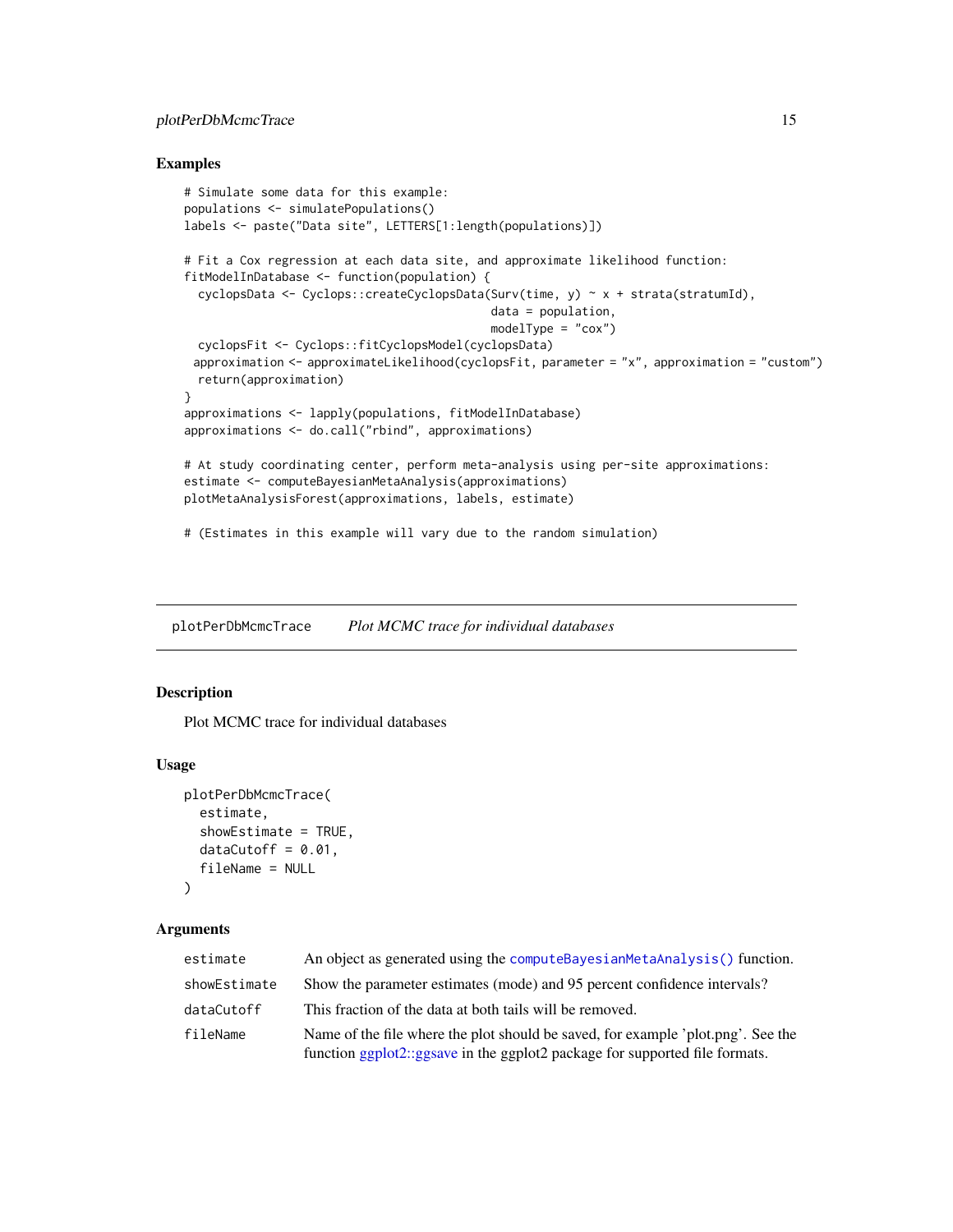#### <span id="page-15-0"></span>Details

Plot the samples of the posterior distribution of the theta parameter (the estimated log hazard ratio) at each site. Samples are taken using Markov-chain Monte Carlo (MCMC).

#### Value

A Ggplot object. Use the [ggplot2::ggsave](#page-0-0) function to save to file.

#### See Also

[computeBayesianMetaAnalysis](#page-2-1)

#### Examples

```
# Simulate some data for this example:
populations <- simulatePopulations()
# Fit a Cox regression at each data site, and approximate likelihood function:
fitModelInDatabase <- function(population) {
 cyclopsData <- Cyclops::createCyclopsData(Surv(time, y) ~ x + strata(stratumId),
                                            data = population,
                                            modelType = "cox")
 cyclopsFit <- Cyclops::fitCyclopsModel(cyclopsData)
 approximation <- approximateLikelihood(cyclopsFit, parameter = "x", approximation = "custom")
 return(approximation)
}
approximations <- lapply(populations, fitModelInDatabase)
approximations <- do.call("rbind", approximations)
# At study coordinating center, perform meta-analysis using per-site approximations:
estimate <- computeBayesianMetaAnalysis(approximations)
plotPerDbMcmcTrace(estimate)
```
plotPerDbPosterior *Plot posterior density per database*

#### Description

Plot posterior density per database

#### Usage

```
plotPerDbPosterior(
  estimate,
  showEstimate = TRUE,
 dataCutoff = 0.01,
  fileName = NULL
)
```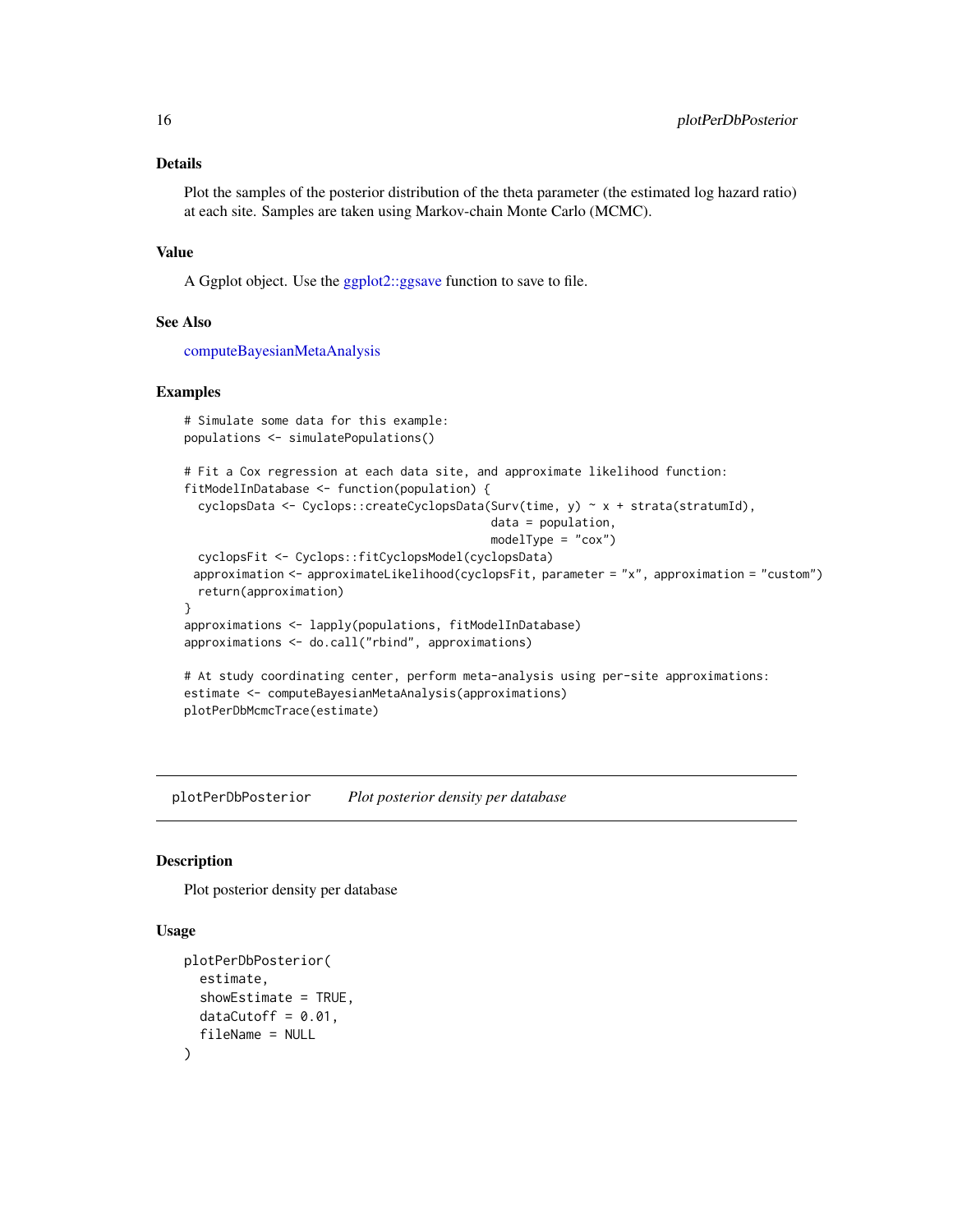#### <span id="page-16-0"></span>plotPosterior 17

#### **Arguments**

| estimate     | An object as generated using the compute Bayesian Meta Analysis () function.                                                                                     |
|--------------|------------------------------------------------------------------------------------------------------------------------------------------------------------------|
| showEstimate | Show the parameter estimates (mode) and 95 percent confidence intervals?                                                                                         |
| dataCutoff   | This fraction of the data at both tails will be removed.                                                                                                         |
| fileName     | Name of the file where the plot should be saved, for example 'plot, png'. See the<br>function ggplot2::ggsave in the ggplot2 package for supported file formats. |

## Details

Plot the density of the posterior distribution of the theta parameter (the estimated log hazard ratio) at each site.

#### Value

A Ggplot object. Use the [ggplot2::ggsave](#page-0-0) function to save to file.

#### Examples

```
# Simulate some data for this example:
populations <- simulatePopulations()
# Fit a Cox regression at each data site, and approximate likelihood function:
fitModelInDatabase <- function(population) {
 cyclopsData <- Cyclops::createCyclopsData(Surv(time, y) ~ x + strata(stratumId),
                                            data = population,
                                            modelType = "cox")
 cyclopsFit <- Cyclops::fitCyclopsModel(cyclopsData)
 approximation <- approximateLikelihood(cyclopsFit, parameter = "x", approximation = "custom")
 return(approximation)
}
approximations <- lapply(populations, fitModelInDatabase)
approximations <- do.call("rbind", approximations)
# At study coordinating center, perform meta-analysis using per-site approximations:
estimate <- computeBayesianMetaAnalysis(approximations)
plotPerDbPosterior(estimate)
```
plotPosterior *Plot posterior density*

## Description

Plot posterior density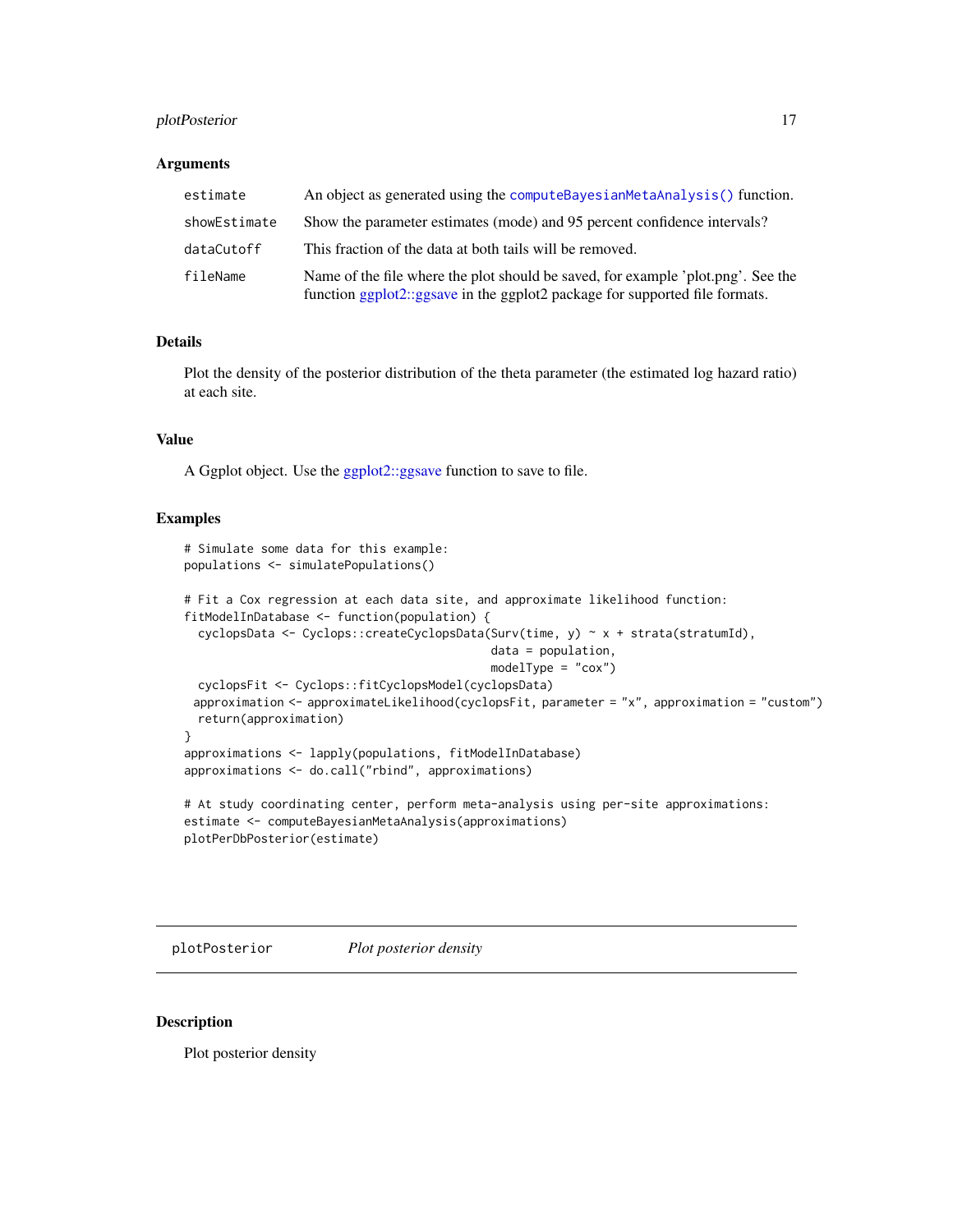#### Usage

```
plotPosterior(
  estimate,
  showEstimate = TRUE,
  dataCutoff = 0.01,fileName = NULL
\lambda
```
#### Arguments

| estimate     | An object as generated using the compute BayesianMetaAnalysis() function.                                                                                       |
|--------------|-----------------------------------------------------------------------------------------------------------------------------------------------------------------|
| showEstimate | Show the parameter estimates (mode) and 95 percent confidence intervals?                                                                                        |
| dataCutoff   | This fraction of the data at both tails will be removed.                                                                                                        |
| fileName     | Name of the file where the plot should be saved, for example 'plot.png'. See the<br>function ggplot2::ggsave in the ggplot2 package for supported file formats. |

#### Details

Plot the density of the posterior distribution of the mu and tau parameters.

#### Value

A Ggplot object. Use the [ggplot2::ggsave](#page-0-0) function to save to file.

#### See Also

[computeBayesianMetaAnalysis](#page-2-1)

```
# Simulate some data for this example:
populations <- simulatePopulations()
# Fit a Cox regression at each data site, and approximate likelihood function:
fitModelInDatabase <- function(population) {
 cyclopsData <- Cyclops::createCyclopsData(Surv(time, y) ~ x + strata(stratumId),
                                            data = population,
                                            modelType = "cox")cyclopsFit <- Cyclops::fitCyclopsModel(cyclopsData)
 approximation <- approximateLikelihood(cyclopsFit, parameter = "x", approximation = "custom")
 return(approximation)
}
approximations <- lapply(populations, fitModelInDatabase)
approximations <- do.call("rbind", approximations)
# At study coordinating center, perform meta-analysis using per-site approximations:
estimate <- computeBayesianMetaAnalysis(approximations)
plotPosterior(estimate)
```
<span id="page-17-0"></span>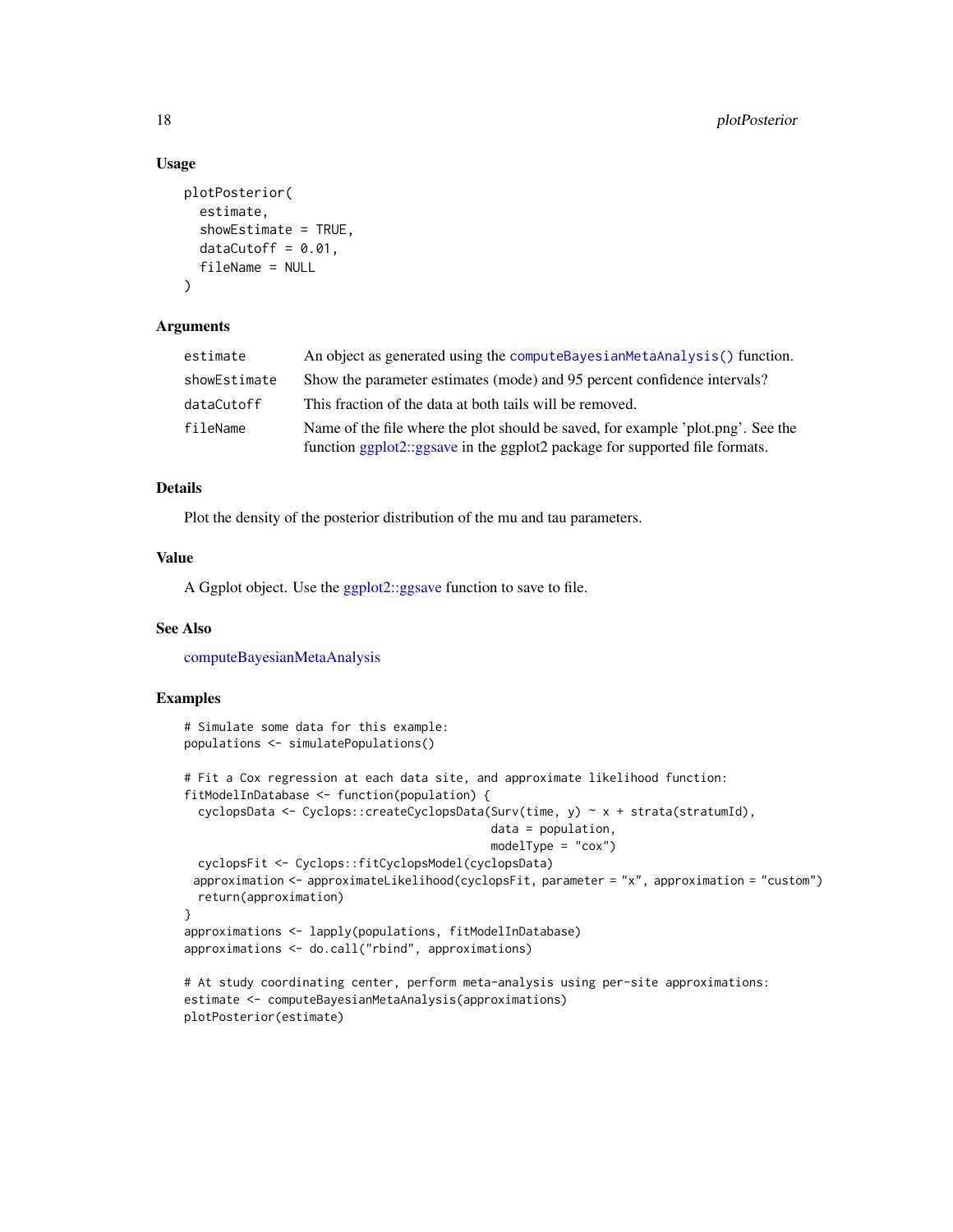<span id="page-18-1"></span><span id="page-18-0"></span>

#### **Description**

Plot the propensity score distribution

#### Usage

```
plotPreparedPs(
  preparedPsPlots,
  labels,
  treatmentLabel = "Target",
  comparatorLabel = "Comparator",
  fileName = NULL
\lambda
```
#### Arguments

preparedPsPlots list of prepared propensity score data as created by the [preparePsPlot\(\)](#page-19-1) function. labels A vector containing the labels for the various sources. treatmentLabel A label to us for the treated cohort. comparatorLabel A label to us for the comparator cohort. fileName Name of the file where the plot should be saved, for example 'plot.png'. See the function [ggplot2::ggsave](#page-0-0) for supported file formats.

### Value

A ggplot object. Use the [ggplot2::ggsave](#page-0-0) function to save to file in a different format.

#### See Also

[preparePsPlot](#page-19-1)

#### Examples

```
# Simulate some data for this example:
treatment \leq rep(0:1, each = 100)
propensityScore \leq c(rnorm(100, mean = 0.4, sd = 0.25), rnorm(100, mean = 0.6, sd = 0.25))
data <- data.frame(treatment = treatment, propensityScore = propensityScore)
data <- data[data$propensityScore > 0 & data$propensityScore < 1, ]
preparedPlot <- preparePsPlot(data)
```
# Just reusing the same data three times for demonstration purposes: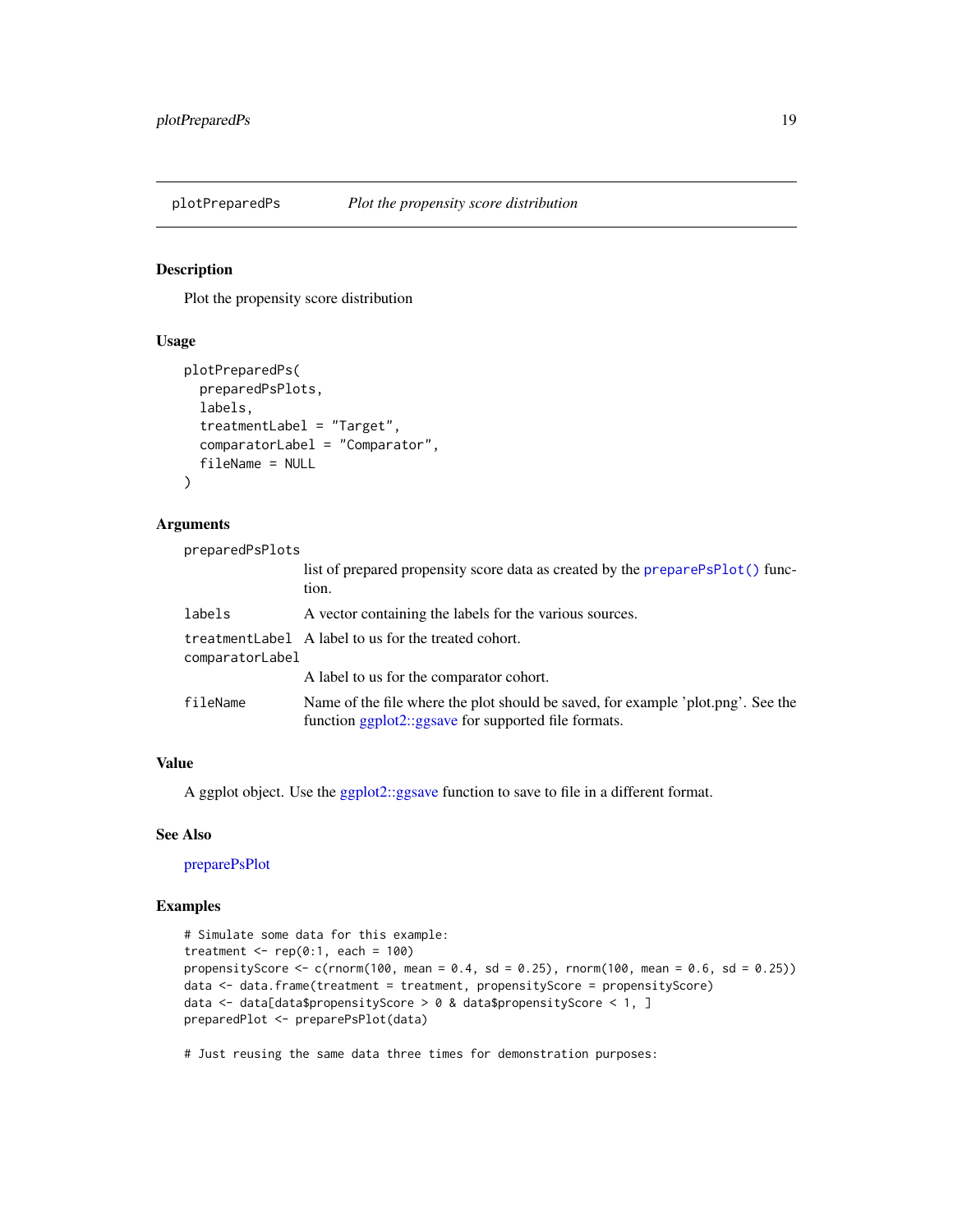<span id="page-19-0"></span>20 preparePsPlot

```
preparedPsPlots <- list(preparedPlot, preparedPlot, preparedPlot)
labels <- c("Data site A", "Data site B", "Data site C")
plotPreparedPs(preparedPsPlots, labels)
```
<span id="page-19-1"></span>preparePsPlot *Prepare to plot the propensity score distribution*

#### Description

Prepare to plot the propensity (or preference) score distribution. It computes the distribution, so the output does not contain person-level data.

#### Usage

```
preparePsPlot(data, unfilteredData = NULL, scale = "preference")
```
#### Arguments

| data  | A data frame with at least the two columns described below                                                                                                                                                              |
|-------|-------------------------------------------------------------------------------------------------------------------------------------------------------------------------------------------------------------------------|
|       | unfiltered Data To be used when computing preference scores on data from which subjects have<br>already been removed, e.g. through trimming and/or matching. This data frame<br>should have the same structure as data. |
| scale | The scale of the graph. Two scales are supported: scale = 'propensity' or<br>scale = 'preference'. The preference score scale is defined by Walker et al.<br>(2013).                                                    |

#### Details

The data frame should have a least the following two columns:

• treatment (integer): Column indicating whether the person is in the treated (1) or comparator (0) group. - propensityScore (numeric): Propensity score.

#### Value

A data frame describing the propensity score (or preference score) distribution at 100 equallyspaced points.

#### References

Walker AM, Patrick AR, Lauer MS, Hornbrook MC, Marin MG, Platt R, Roger VL, Stang P, and Schneeweiss S. (2013) A tool for assessing the feasibility of comparative effectiveness research, Comparative Effective Research, 3, 11-20

#### See Also

[plotPreparedPs](#page-18-1)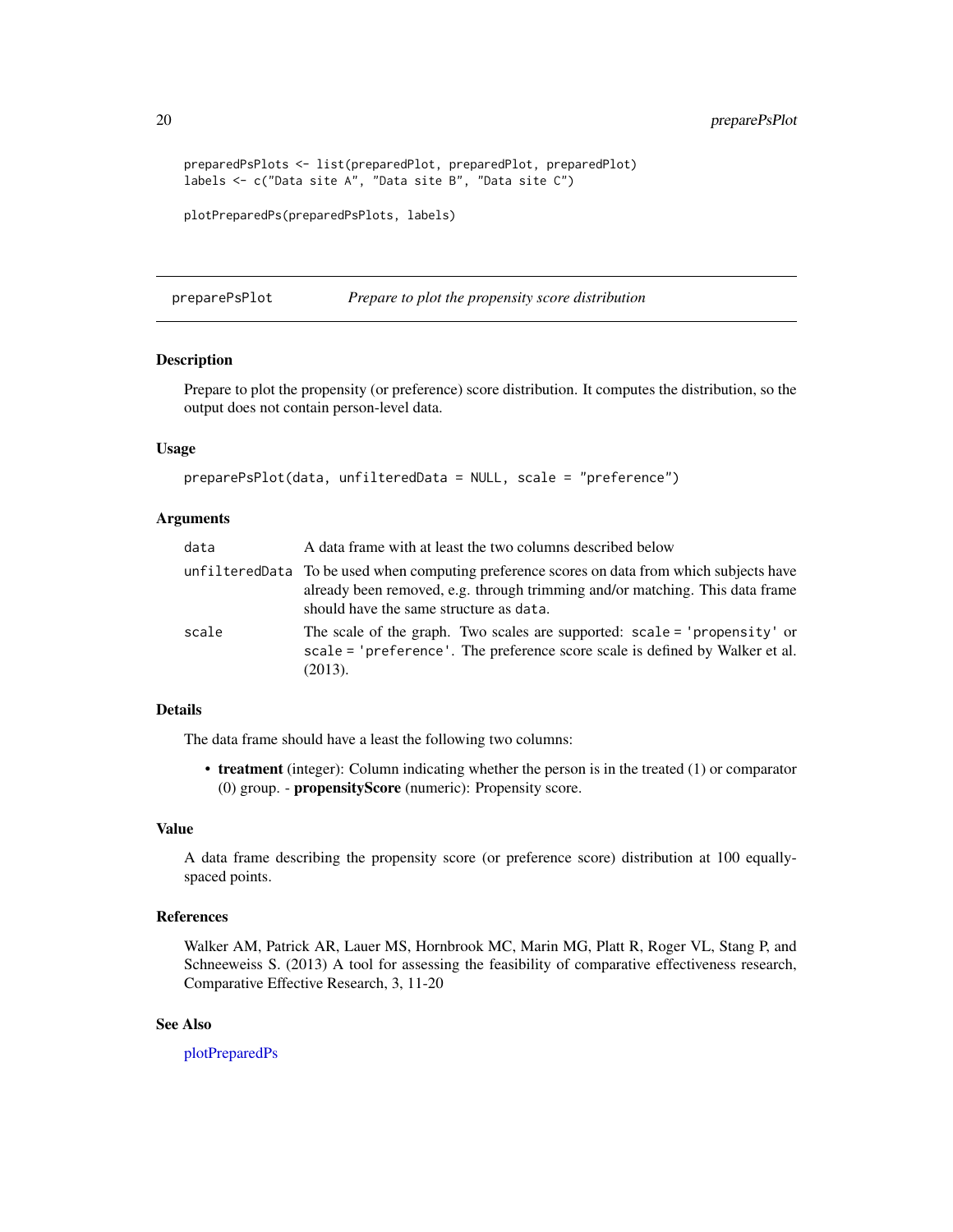#### <span id="page-20-0"></span>simulatePopulations 21

#### Examples

```
# Simulate some data for this example:
treatment \leq rep(0:1, each = 100)
propensityScore \leq c(rnorm(100, mean = 0.4, sd = 0.25), rnorm(100, mean = 0.6, sd = 0.25))
data <- data.frame(treatment = treatment, propensityScore = propensityScore)
data <- data[data$propensityScore > 0 & data$propensityScore < 1, ]
preparedPlot <- preparePsPlot(data)
```
<span id="page-20-1"></span>simulatePopulations *Simulate survival data for multiple databases*

#### Description

Simulate survival data for multiple databases

#### Usage

```
simulatePopulations(settings = createSimulationSettings())
```
#### Arguments

| settings | An object of type simulation Settings, created by the create Simulation Settings () |
|----------|-------------------------------------------------------------------------------------|
|          | function.                                                                           |

#### Value

A object of class simulation, which is a list of populations, each a data frame with columns rowId, stratumId, x, time, and y.

#### Examples

```
settings <- createSimulationSettings(nSites = 1, hazardRatio = 2)
populations <- simulatePopulations(settings)
# Fit a Cox regression for the simulated data site:
cyclopsData <- Cyclops::createCyclopsData(Surv(time, y) ~ x + strata(stratumId),
                                          data = population[1]],
                                          modelType = "cox")
cyclopsFit <- Cyclops::fitCyclopsModel(cyclopsData)
coef(cyclopsFit)
```
# (Estimates in this example will vary due to the random simulation)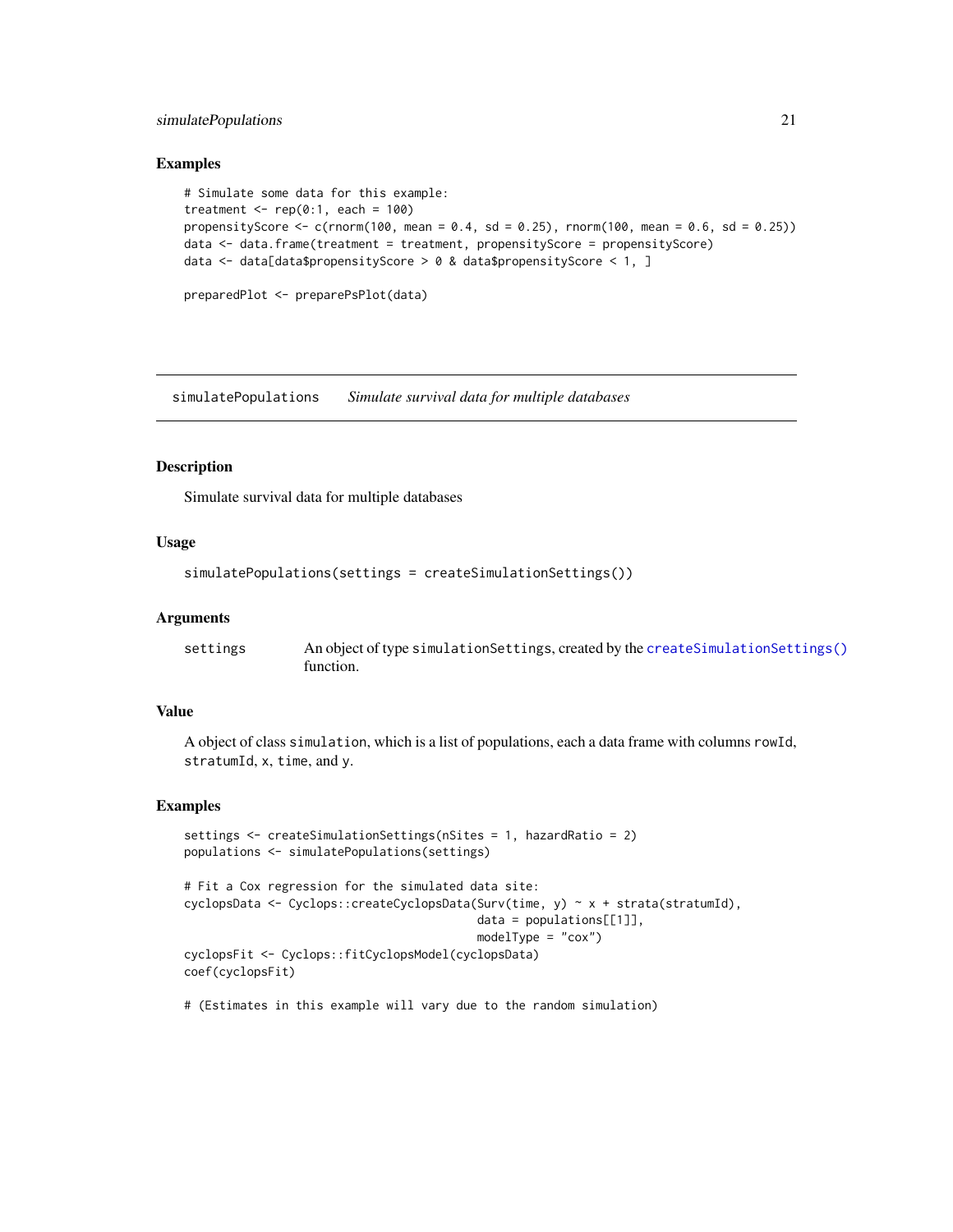<span id="page-21-0"></span>

#### Description

The skew normal function to approximate a log likelihood function

#### Usage

skewNormal(x, mu, sigma, alpha)

#### Arguments

| X     | The log(hazard ratio) for which to approximate the log likelihood. |
|-------|--------------------------------------------------------------------|
| mu    | The position parameter.                                            |
| sigma | The scale parameter.                                               |
| alpha | The skew parameter.                                                |

#### Details

The skew normal function. When  $alpha = 0$  this function is the normal distribution.

#### Value

The approximate log likelihood for the given x.

#### References

Azzalini, A. (2013). The Skew-Normal and Related Families. Institute of Mathematical Statistics Monographs. Cambridge University Press.

#### Examples

skewNormal( $x = 0:3$ , mu = 0, sigma = 1, alpha = 0)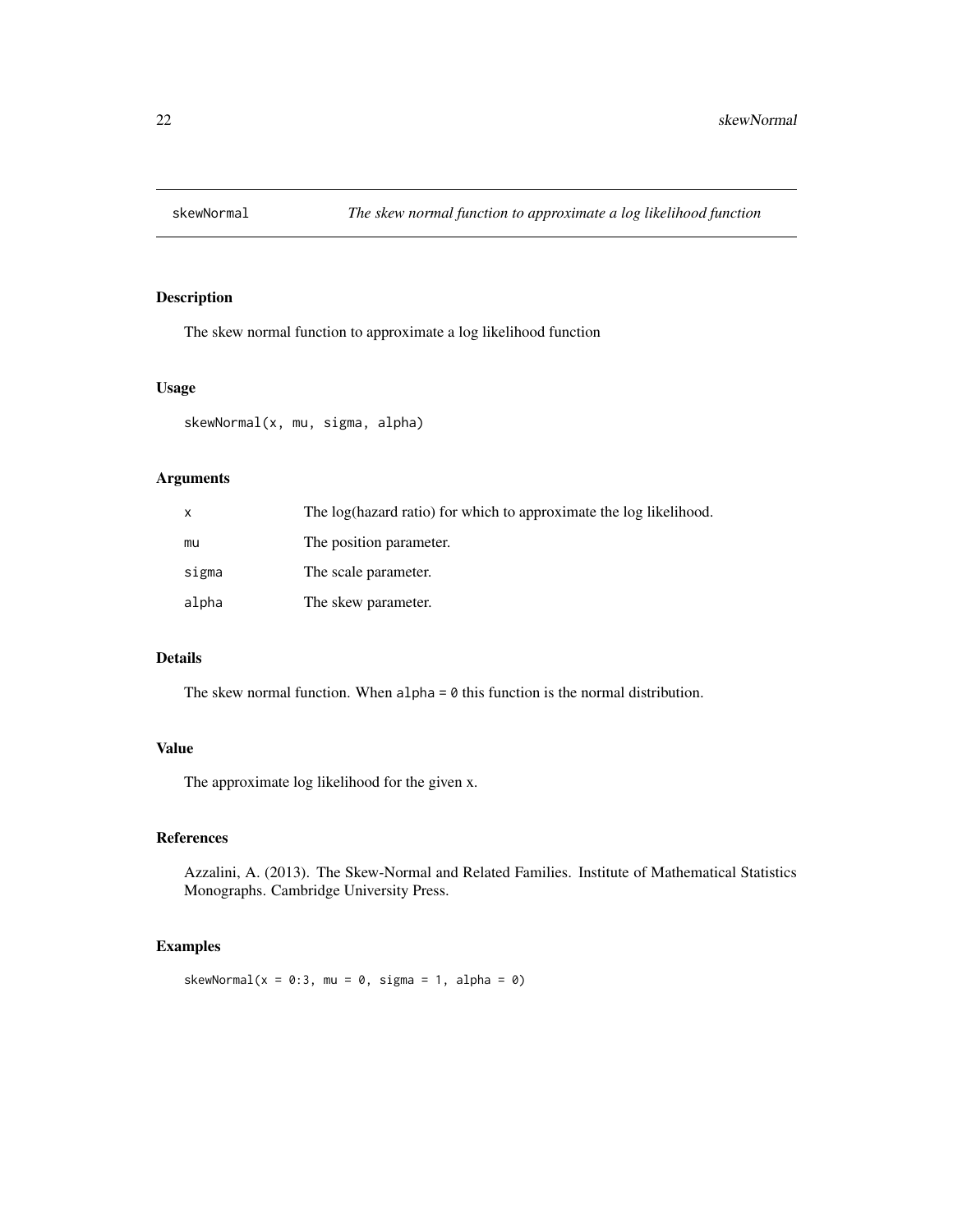<span id="page-22-0"></span>

## Description

Tests Java virtual machine (JVM) java.version system property to check if version >= 8.

#### Usage

supportsJava8()

## Value

Returns TRUE if JVM supports Java >= 8.

#### Examples

supportsJava8()